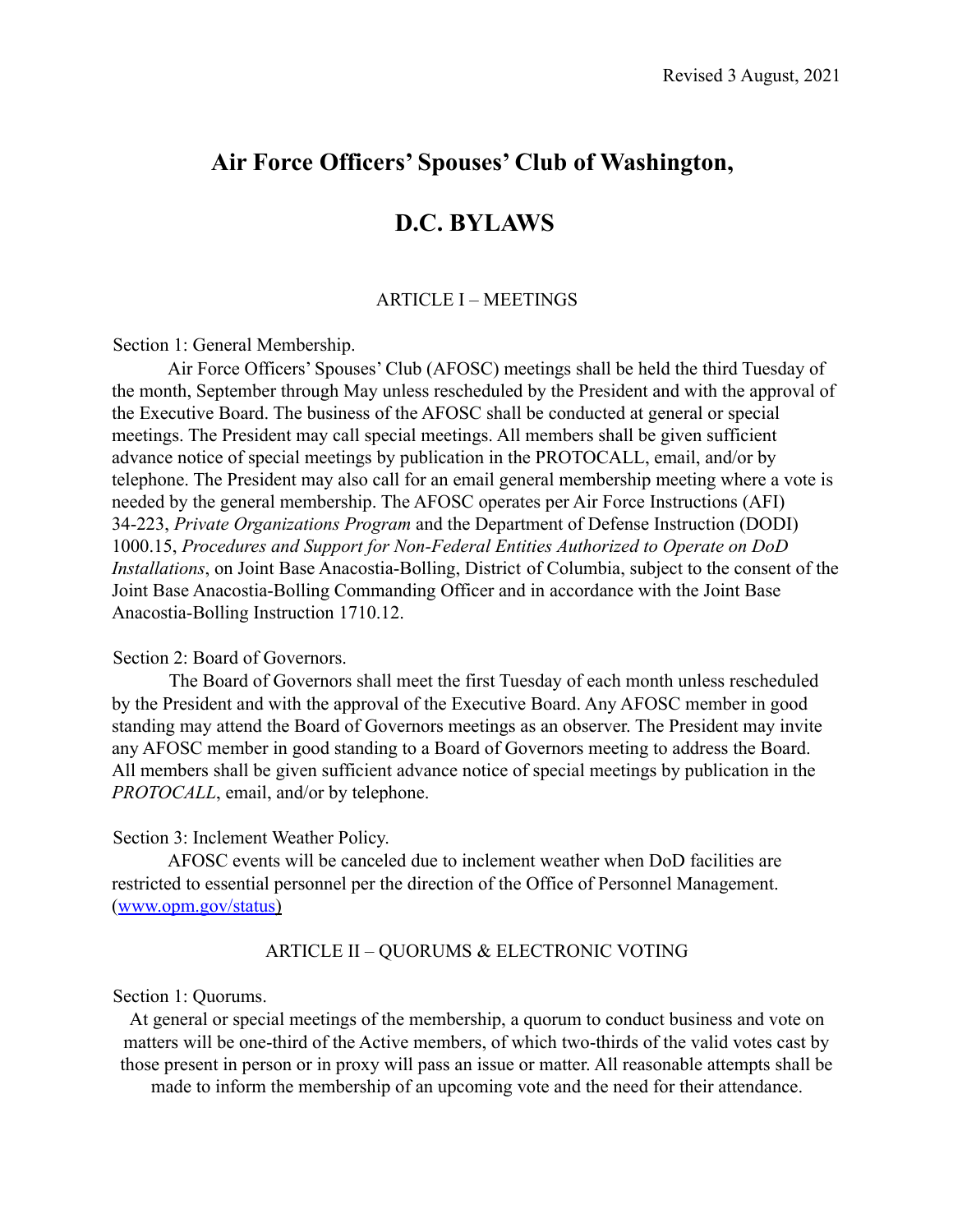At any meeting of the Board of Governors, fifty-one percent (51%) of the total number of members of the Board of Governors entitled to vote shall constitute a quorum. Members serving as co-chairs will count as one member in determining matters of quota. Unfilled positions shall not be counted when determining quota.

### Section 2: Electronic Votes.

General Membership: The Parliamentarian will run email votes for general membership meetings. When a general membership vote on a matter or issue is necessary, membership will be contacted via email with the relevant information and the vote will be requested. Voting will be permitted for three full days following the email notice (e.g. if the notice is sent on 1st Jan at 9 am, then the vote concludes at 8:59 am on 4th Jan). After the vote is taken, the Parliamentarian will inform the President, after which she will send an electronic message to the Board of Governors. The Secretary will then make a note of the vote and include it in the minutes of the general membership meeting.

Board of Governors: The Parliamentarian will run all email voting for any Board of Governors vote, ensuring all possible efforts to receive responses before votes are published, and that quorum is attained. After the vote is taken, the Parliamentarian will inform the President, after which she will send an electronic message to the Board of Governors. The Secretary will then make a note of the vote and review in the minutes at the next scheduled monthly Board of Governors meeting. No less than 48 hours will be given for deadlines on Board of Governors email votes.

# ARTICLE III – MEMBERSHIP

Membership in the AFOSC is voluntary and shall consist of four categories: Active, Associate, Honorary, and Honorary Life Members. Membership shall not be denied to anyone on the basis of age (over 40 years), race, religion, color, national origin, disability, ethnic group,or gender (including pregnancy, gender identity and sexual orientation).

Only members in good standing may attend and participate in AFOSC sponsored activities or functions, with the exceptions of guests as defined in Section 5. The Board of Governors, with the Advisor's consent, may revoke membership with just cause. The President or an Advisor may waive certain membership requirements. Only members whose dues are paid in full shall be considered members in good standing for club participation. Members may be terminated from the rolls if their dues or outstanding debts, such as luncheon or special activity fees, are not received in a timely manner. Membership once terminated shall be reinstated upon payment of accrued dues and assessments.

DISCLAIMER: THE AIR FORCE OFFICER SPOUSES CLUB OF WASHINGTON DC (AFOSC OF DC) MAY FACILITATE VARIOUS GATHERINGS, EVENTS, FUNCTIONS, TRIPS, ETC. (COLLECTIVELY, "ACTIVITIES") FOR THE BENEFIT OF ITS MEMBERS AND THEIR GUESTS. HOWEVER, THE AFOSC OF DC MERELY ACTS AS A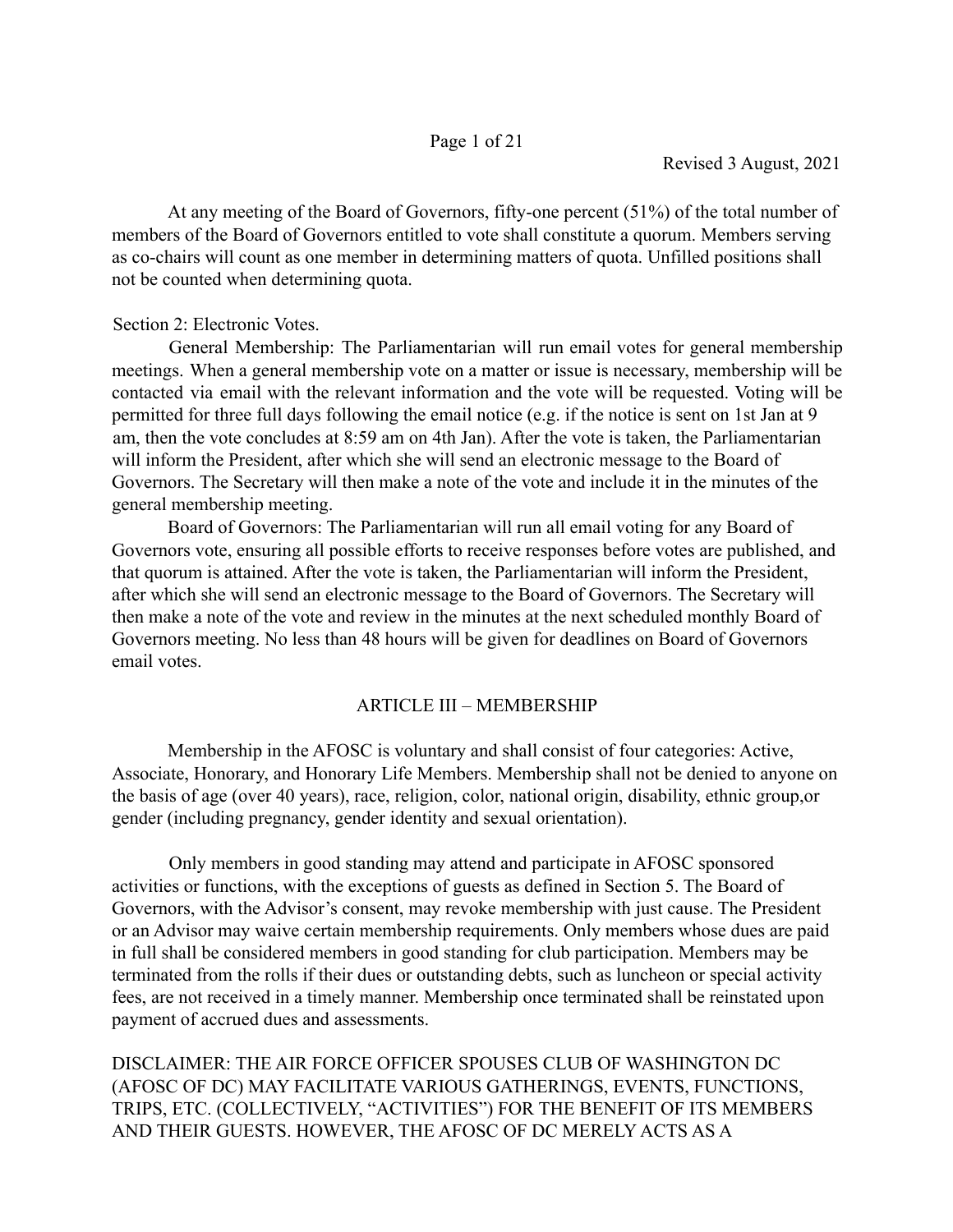### FACILITATOR FOR THESE ACTIVITIES AND AS SUCH, ASSUMES NO LIABILITY FOR ANY LOSS, INJURY, OR DAMAGE ARISING OUT OF, OR IN RELATION TO, ANY ACTIVITIES. PARTICIPATION IS AT YOUR OWN RISK.

### Page 2 of 21

Revised 3 August, 2021

### Section 1: Active members.

# a. Eligibility

1) Spouses of active duty, retired or deceased officers of the United States Air Force, United States Space Force, United States Air Force Reserve, and Air National Guard, assigned to or residing in the greater Washington DC area.

### b. Privileges.

- 1) An Active member is eligible to vote, hold office, chair a committee, and participate in all AFOSC sponsored activities.
- 2) An Active member shall pay annual dues, and submit payment in accordance with membership guidelines.
- 3) Active members have first priority in securing reservations to AFOSC and JAFOWL events.

### Section 2: Associate Members.

- a. Eligibility
	- 1) Spouses of active duty or retired United States Air Force officers NOT assigned or living in the greater Washington DC area, upon review and approval by the Board of Governors.
	- 2) Any active duty officer of the United States Air Force, United States Space Force, United States Air Force Reserve, and Air National Guard, assigned to or residing in the greater Washington DC area.
	- 3) Spouses of any foreign military officers accredited to the Department of Defense.
	- 4) Civilians in the grade levels of GS-9 or above employed by the Department of Defense in the Washington, DC area or their spouses.

5) Dependent adult relatives residing in the home of an US Air Force officer. 6) Spouses of active, retired, or deceased officers of the US Army, US Army Reserve, Army National Guard, US Navy, US Navy Reserve, US Marine Corps, US Marine Corps Reserve, US Coast Guard and US Coast Guard Reserve.

- 7) Other Associate memberships of one-year duration shall be by invitation only. Active members may propose names, which shall be subject to approval by the Board of Governors.
- 8) Divorced spouses of military officers (retired or active duty) who hold an active military identification card and retain DoD (Department of Defense) privileges. Once those privileges are expired/revoked, said individuals will no longer be eligible for membership.

# b. Privileges

- 1) Associate members are non voting members who can hold board positions to exclude that of President, 1<sup>st</sup> Vice President and 2<sup>nd</sup> Vice President.
- 2) An Associate member shall pay the annual dues, and submit payment in accordance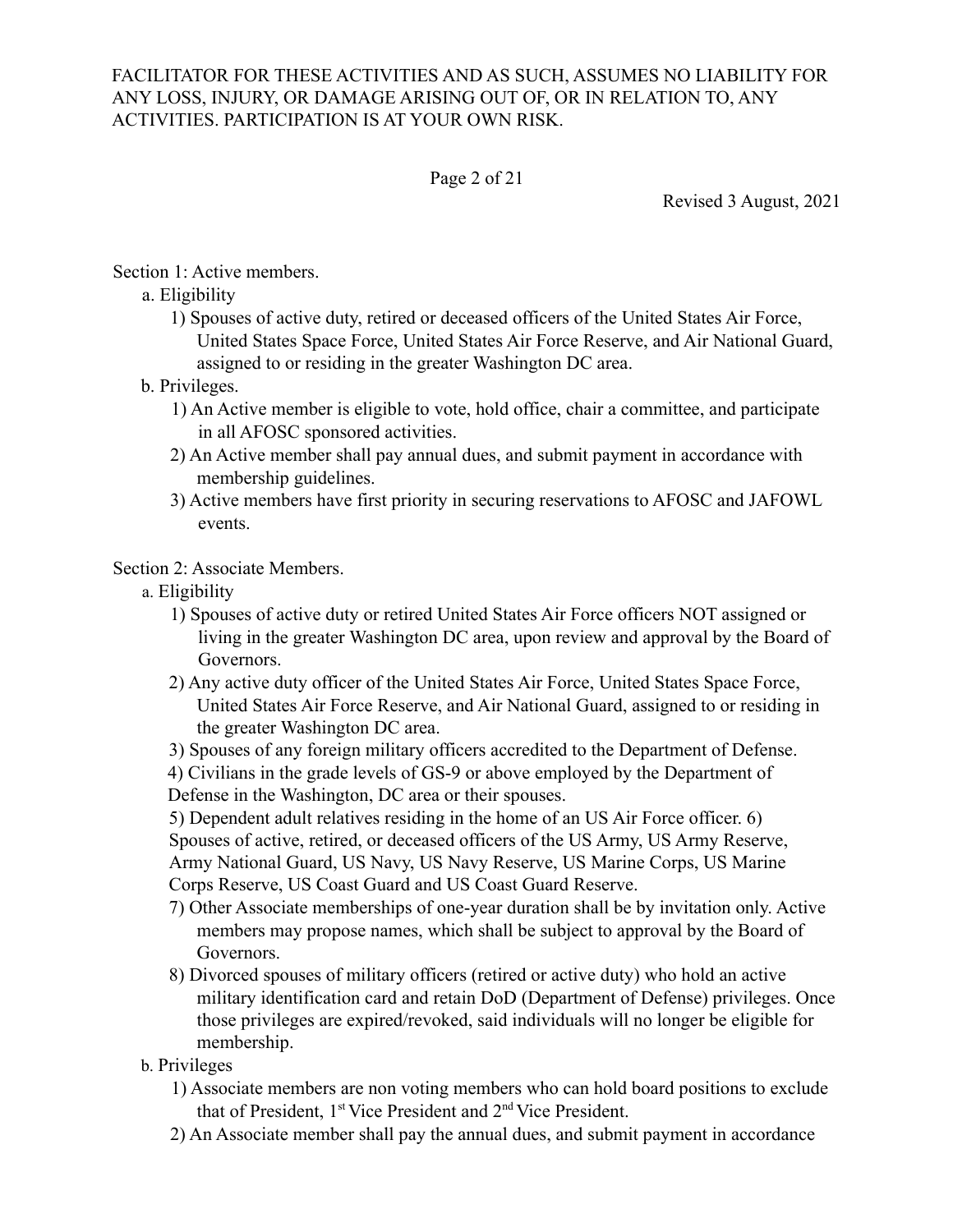with membership guidelines.

Page 3 of 21

Revised 3 August, 2021

Section 3: Honorary Members.

- a. Eligibility
	- 1) Distinguished individuals who are not otherwise eligible for membership may be invited by the President or nominated by AFOSC members, with the approval of the Board of Governors. (Examples: Members of Congress, Spouse of Washington DC Mayor).
	- 2) The following persons shall be offered honorary memberships for the duration of their spouse's term.
		- (a) Spouse of the President of the United States.
		- (b) Spouse of the Vice President of the United States.
		- (c) Spouse of the Secretary of Defense.
		- (d) The spouses of the Chairman of the Joint Chiefs of Staff, the Vice Chairman of the Joint Chiefs of Staff, the Chief of Naval Operations, the Chief of Staff of the Army, the Commandants of the Marine Corps and Coast Guard, and Chief of the National Guard Bureau.
	- 3) The following Presidents shall be offered honorary memberships for the duration of their term: Presidents of the Marine Officers' Spouses' Club, Coast Guard Officers' Spouses Club, Army Officers' Spouses' Club of the Greater Washington Area, Navy Officers' Spouses' Club, and the Andrews Spouses' Club.

### b. Privileges.

- 1) Honorary members do not pay dues and are not eligible to vote or hold office. If the Honorary member decides to join the AFOSC as an Active member, she/he shall be entitled to all the rights and privileges of an Active Member.
- 2) Honorary members may be put on the roster and receive newsletters and invitations to programs.
- 3) Honorary membership shall be reviewed yearly.
- 4) Honorary members shall pay all other fees for functions and special activities.

# Section 4: Honorary Life Members.

a. Eligibility.

1) Arlington Committee members who have served for 20 years or more 2) The spouses or widows/widowers of former Chairman of the Joint Chiefs of Staff when the Chairman was an Air Force officer

3) The spouses or widows/widowers of former Chiefs of Staff of the Air Force 4) The spouses or widows/widowers of former Secretaries of the Air Force 5) The spouses or widows/widowers of former Vice Chief of Staff of the Air Force. 6) The spouses or widows/widowers of former Chiefs of Space Operations. 7) The spouses or widows/widowers of former Vice Chief of Space Operations. b. Privileges.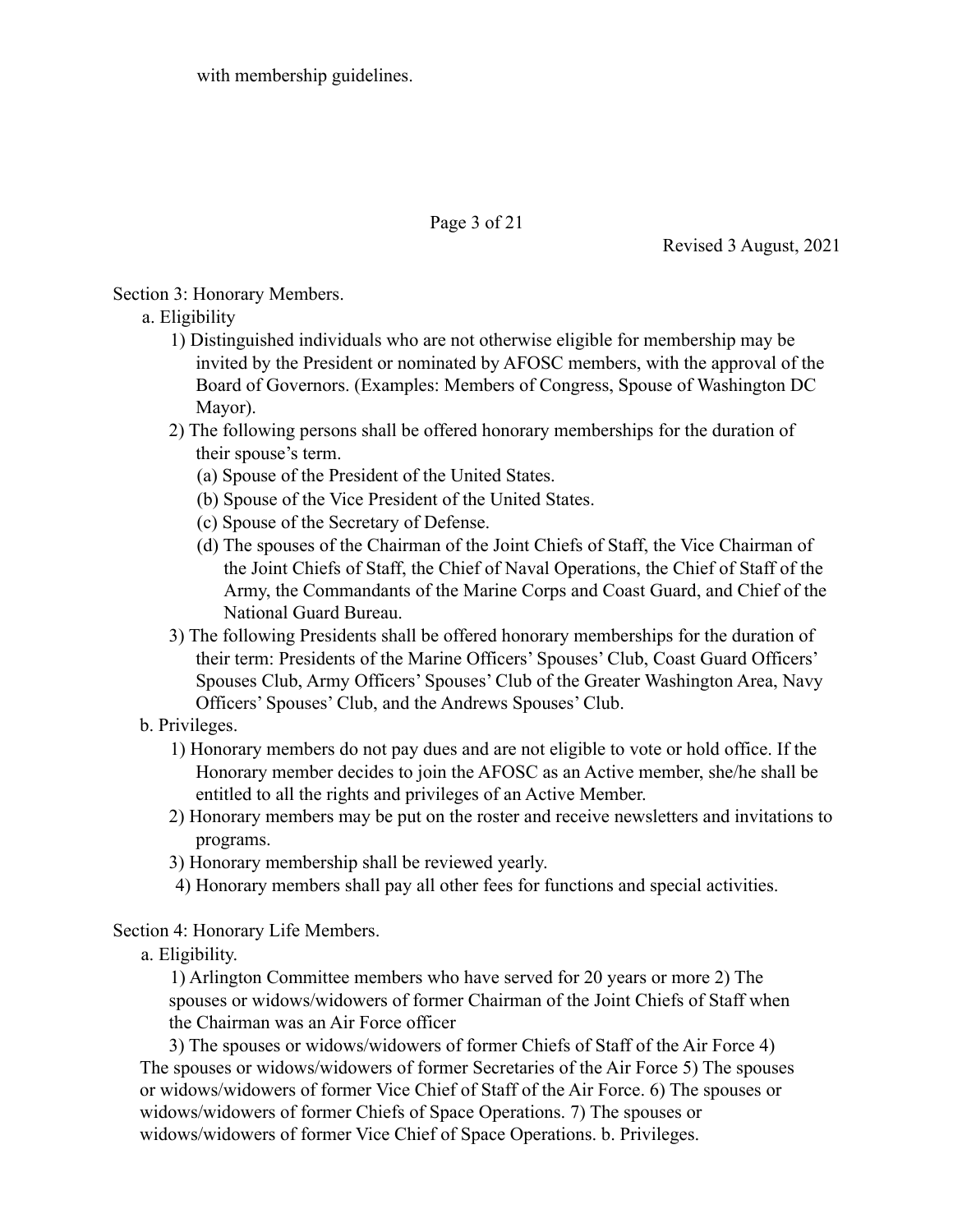- 1) Honorary Life members may chair a committee and participate in all AFOSC sponsored activities. They may not hold an elected office or vote, unless they are the chair of a committee, in which case, they are allowed to vote at the Board of Governors meeting.
- 2) Honorary Life Members do not pay dues.

Page 4 of 21

Revised 3 August, 2021

Section 5: Guests.

- a. Individuals who are eligible for membership in the AFOSC may attend one program or activity as a guest prior to becoming a member. The Board of Governors reserves the right to limit a program to members only.
- b. Special guests and guest speakers may be invited by the President or the Board of Governors to attend any program.
- c. Bona-fide houseguests of any member may attend social functions after checking with the Reservations Chair. A member may bring the same guest (one not eligible for membership) three times during the year, with the exception of houseguests, whose participation is unlimited. Members shall be financially responsible for their guest and shall make reservations for them.
- d. Guests are allowed to participate in bingo, but are ineligible to win bingo prizes or door prizes.
- e. Guests may participate in Special Activity events on a space-available basis. (With Special Activity leader approval).
- f. Dependent children are not considered guests for any activity or function of the club. Exceptions may be made on a case-by-case basis at the discretion of the Board of Governors or respective group leaders.

# ARTICLE IV – GOVERNING BODIES & OFFICERS

Section 1: Governing Bodies.

The Board of Governors shall be the governing body of the AFOSC and shall direct the operation of the AFOSC. The officers of this organization shall be elected and appointed officers, and standing committee chairs. The Honorary President, Honorary Vice-President, the Advisor, and the Parliamentarian shall be non-voting members of the Board of Governors.

### Section 2: Officers.

a. Honorary Officers.

1) Honorary President (Spouse of the Chief of Staff, United States Air Force). 2) Honorary Vice President (Spouse of the Vice Chief, United States Air Force). 3) Honorary President (Spouse of the Chief of Space Operations, United States Space Force).

4) Honorary Vice President (Spouse of the Vice Chief of Space Operations, United States Space Force).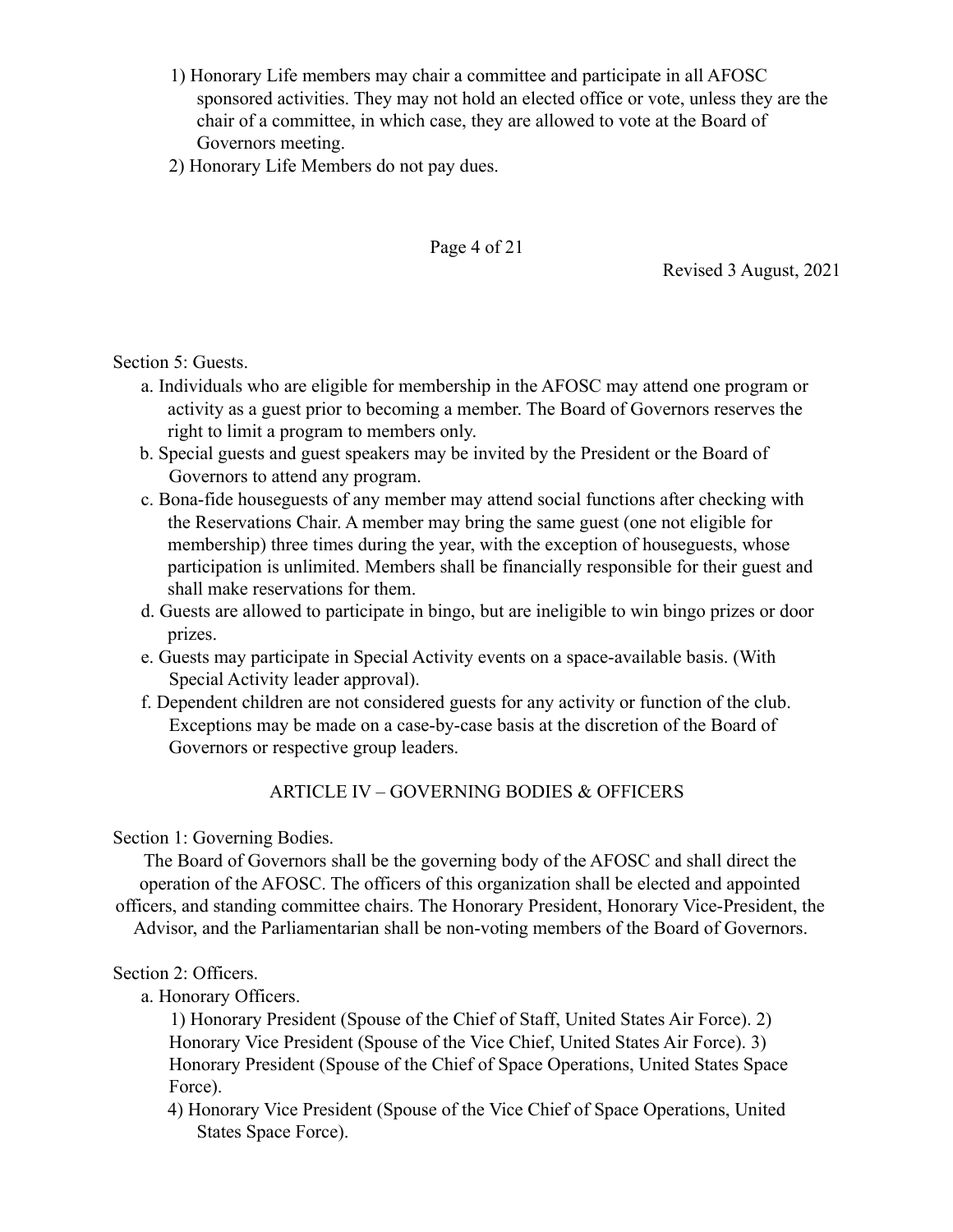5) Advisor (Spouse of the Commander, Air Force District of Washington or his/her designee).

6) Honorary Advisor(s). An individual may be asked to be an Honorary Advisor at the discretion of the President and with the approval of the Board of Governors. b. Elected Officers / Executive Board.

1) The President must be an Active member and shall be a spouse of an Active Duty Air or Space Force Officer.

### Page 5 of 21

Revised 3 August, 2021

- 2) The 1st Vice President and 2nd Vice President must be Active members and shall be a spouse of an Active Duty United States Air or Space Force Officer to include United States Air Force/Space Force Reserve and Air/Space National Guard on Active Duty for the entire term of the board year.
- 3) The Secretary, Administrative Treasurer and Welfare Treasurer may be Associate members per Article III, section 2.
- c. Appointed Officers and Committee Chairs.
	- 1) The President, Advisor, or nominating committee shall appoint a Parliamentarian and Committee Chairs, with the exception of the USAF Charity Ball Chair, with the approval of the Executive Board.
	- 2) The Honorary President shall appoint the USAF Charity Ball Chair after consultation with the President.
	- 3) The President will, in coordination with the Honorary President, appoint the Chairs of the Arlington Committee, the International Spouses, and Joint Armed Forces of Washington Luncheon (JAFOWL), as these Chairs represent the Chief and his/her Spouse in fulfillment of their duties.
	- 4) The President will assist any Chair in the selection of a co-chair, if needed. Chairs may select additional committee members as necessary and approved by the Executive Board.
- d. Standing and Special Committees.
	- 1) The President may appoint, delete, or combine standing and special committees with the approval of the Executive Board.
	- 2) Standing committees that coordinate through the  $1<sup>st</sup>$  Vice President, will be called Social Committees and may be, but are not limited to:
		- (a) Membership
		- (b) Hospitality
		- (c) Historian
		- (d) Programs
		- (e) Newsletter/PROTOCALL
		- (f) Website
		- (g) Social Media/Publicity
		- (h) Reservations
		- (i) Ways & Means
		- (j) JAFOWL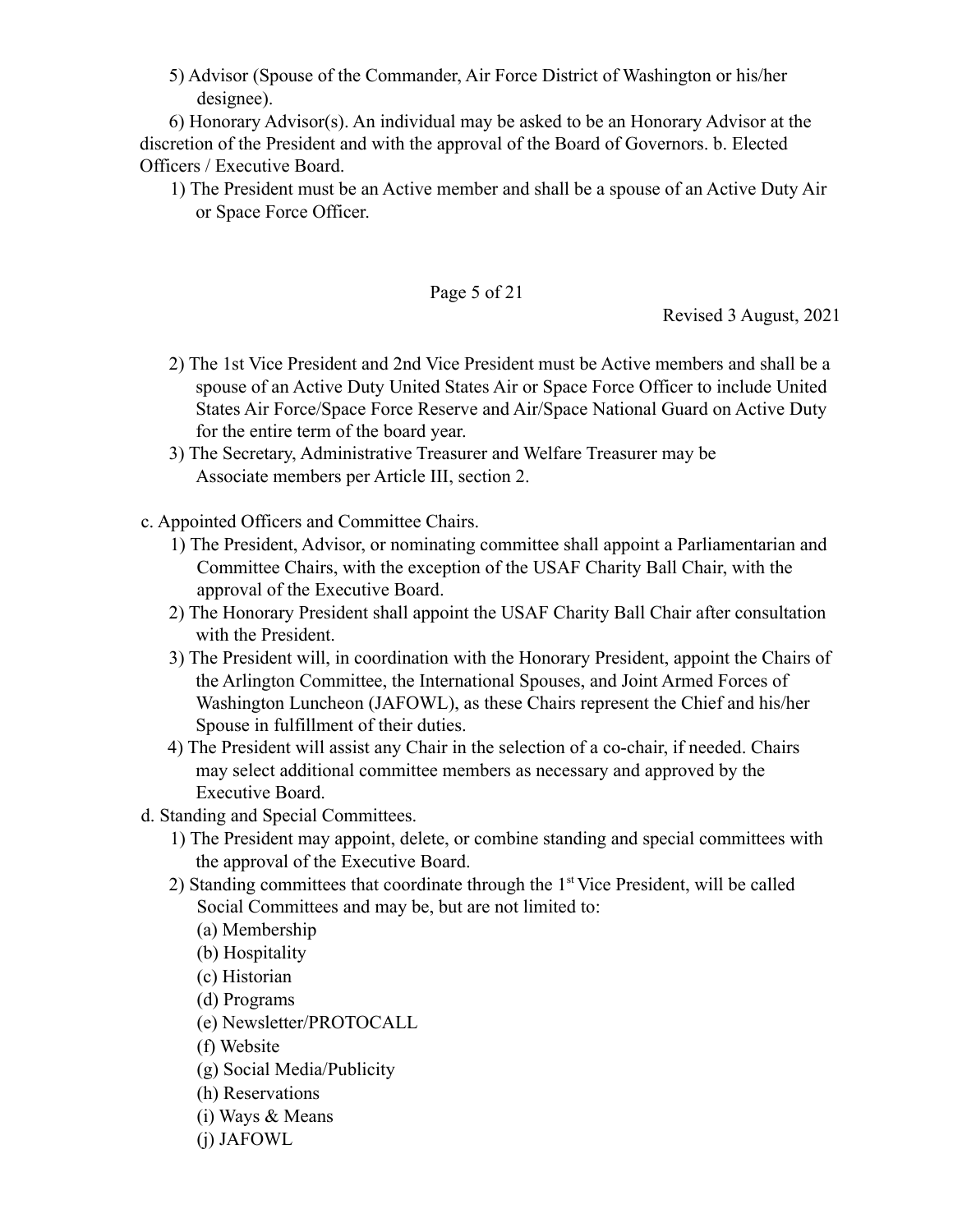(k) Special Activities

(l) International Spouses

(m)Retiree Liaison

(n) Zip Codes

- 3) Standing committees that coordinate through the  $2<sup>nd</sup>$  Vice President, will be called Welfare Committees and may be, but are not limited to:
	- (a) Thrift Shop
	- (b) USAF Charity Ball
	- (c) Scholarship
	- (d) Arlington Committee

Page 6 of 21

Revised 3 August, 2021

(e) Community Outreach

- 4) A special committee may be formed by the President for a specific function and shall cease to exist after its specific purpose is completed, i.e., large fundraisers, base-wide events, etc.
- 5) Special committee chairperson shall be appointed by the President with the following exceptions: the Nominating Committee and the Welfare Committee.
- 6) No committee member is authorized expenditures without direct approval of the Committee Chairman.

# ARTICLE V – ADMINISTRATION

# Section 1: Guidance.

The AFOSC shall be governed by the Board of Governors:

- a. The Board of Governors, consisting of the Executive Board and the standing committee chairs, shall approve all major plans and shall be responsible for the organization, direction and operation of the AFOSC.
- b. The Board of Governors shall be governed by the Constitution, Bylaws and all applicable Private Organization Air Force Instructions and regulations.
- c. Normal operating procedures of the AFOSC shall be provided in these Bylaws. Should there be a conflict between the AFOSC Constitution, Bylaws, or any standing rules, the Constitution will govern.
- d. The Board of Governors shall meet consistent with their positions as described in these Bylaws.
- e. The Board of Governors shall authorize all expenditures in accordance with the Constitution and Bylaws.

# Section 2: Executive Board.

a. The Executive Board of the AFOSC shall be the Honorary President, Honorary Vice President, Advisor, President, 1<sup>st</sup> Vice President, 2<sup>nd</sup> Vice President, Secretary, Administrative Treasurer, Welfare Treasurer, and Parliamentarian.

b. The Executive Board, with the exception of the Parliamentarian, Advisor and Honoraries, shall be elected by the general membership for a term of one year. c. The Executive Board shall meet with the President to approve the appointments of standing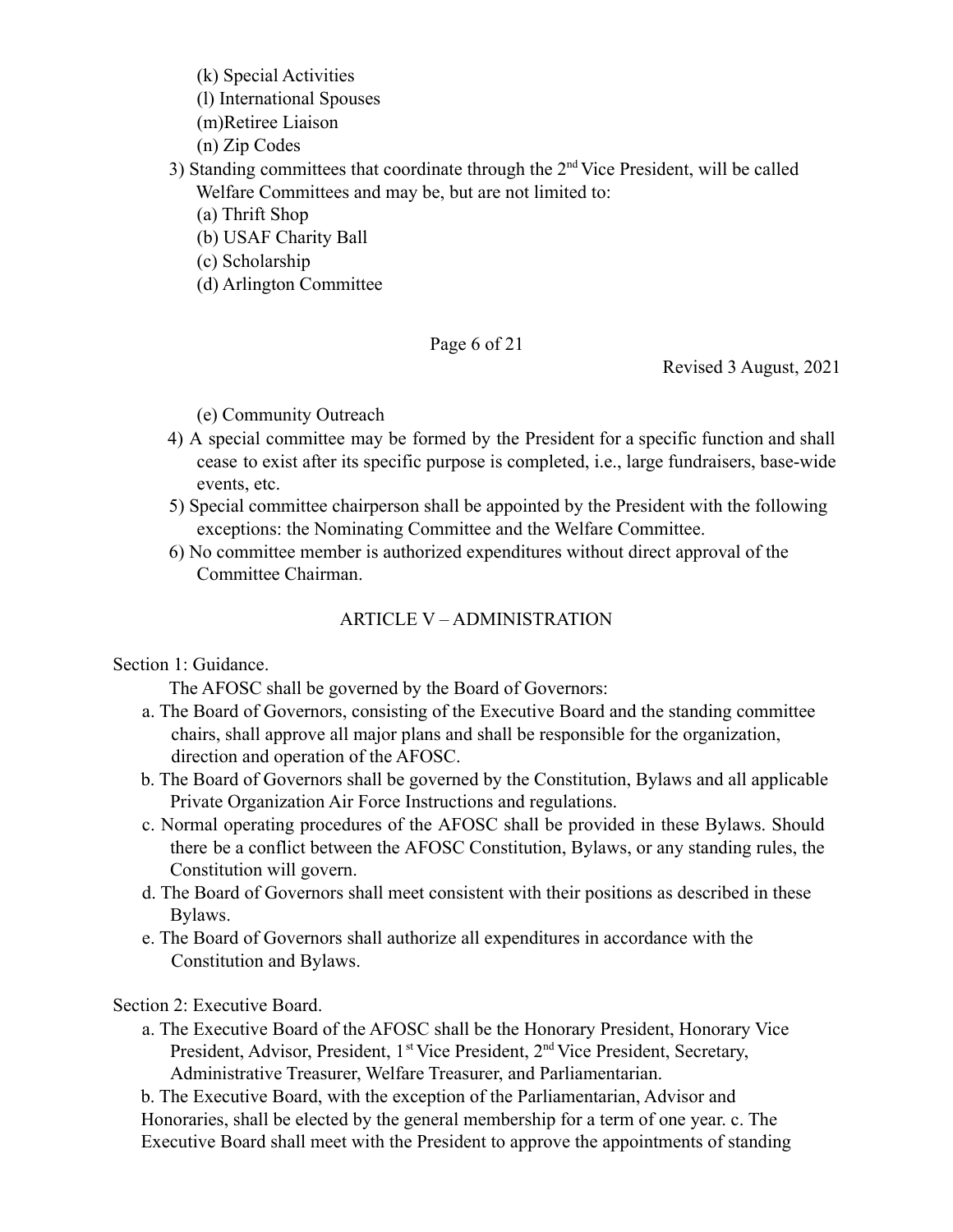and special committee chairmen; and shall attend Executive Board meetings when called at the discretion of the President.

- d. The Executive Board shall be responsible for ordinary day-to-day asset accountability, liability satisfaction, and sound financial and operational management, and shall report to the Board of Governors at the monthly Board of Governors meetings.
- e. Contractual agreements, other than those for monthly events, must be approved by the Executive Board before signing.

Section 3: General Responsibilities of Board of Governor Participants.

a. Attend all Board of Governors meetings. If unable to attend, notify the President or Vice President of absence prior to meeting.

Page 7 of 21

Revised 3 August, 2021

- b. Board reports listing all activities and financial obligations for the previous month shall be submitted monthly.
- c. Submit all voucher sheets in a timely manner. All receipts must be submitted by 31 May for reimbursement.
- d. Review job description annually and revise, if needed, in January; return it to Parliamentarian in February.
- e. All elected and appointed members of the Board of Governors will maintain previous and current year job descriptions and records for two (2) previous years and the current year. Exceptions: the President will maintain records for four (4) previous years and current year. The Administrative Treasurer and the Welfare Treasurer will maintain financial records for seven (7) previous years and the current year. The Secretary will maintain all minutes and historical records from the beginning of the AFOSC.
- f. Records reflecting major changes in the operation or makeup of the organization will be retained in perpetuity by the Parliamentarian.

Section 4: Term of Office.

a. The term for elected officers shall begin the month following their installation (see Article VII, Section 4). They shall serve for a period of one year or until their successors are elected or appointed.

b. Elected officers' terms will not exceed two consecutive years in the same office. c. Appointed officers' term will not exceed two years in the same office without the approval of the Executive Board.

- d. Termination of any Board member's term is by letter of resignation to the Board of Governors.
- e. Committee Chairmen and Co-chairmen serve at the discretion of the President and the Executive Board.

Section 5. Voting on Management Matters.

a. With the exception of the Advisor, Honorary President, Honorary Vice President, President, and Parliamentarian, all members of the Board of Governors have one vote each.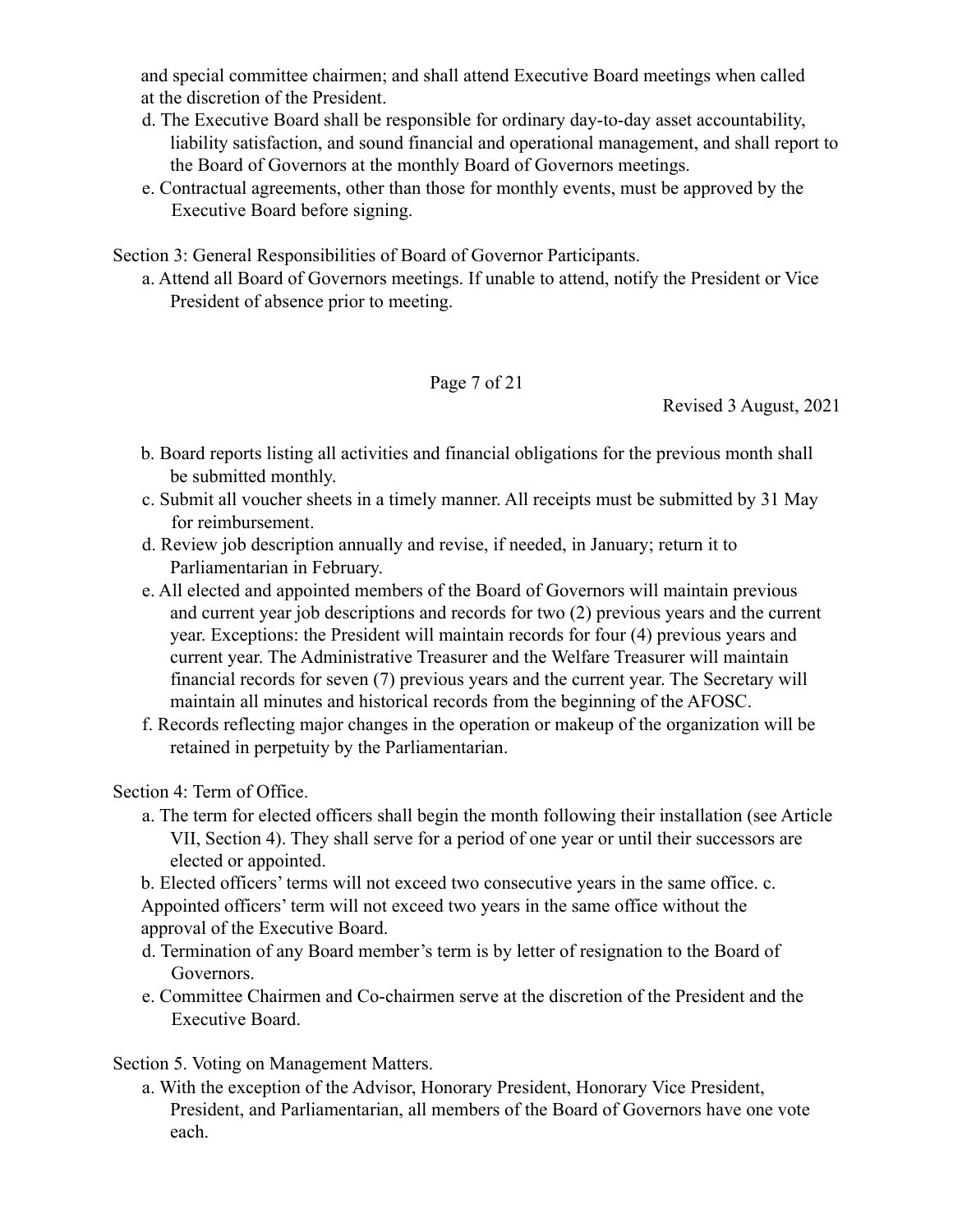- b. A standing committee co-chair may vote in the absence of the chair. In the event a committee has a co-chairman, only one vote is cast for the committee.
- c. The President shall vote only in the case of a tie.

### ARTICLE VI – DUTIES OF EXECUTIVE BOARD OFFICERS

Section 1: President.

a. Presides at all Membership, Executive Board, and Board of Governors' meetings. b. Appoints the Parliamentarian and Committee Chairmen, except for the USAF Charity Ball Chairman; the AFOSC Representative for the biennial meeting of Air Force Village; and any vacancies in elected positions.

c. Assists in and approves the selection of all Co-Chairmen.

d. Explains the duties of all Committee Chairmen.

### Page 8 of 21

Revised 3 August, 2021

e. Serves as Ex-Officio member of all committees except the Nominating Committee. f. Serves as an Advisor to the *PROTOCALL*, Thrift Shop, Scholarship and any special and standing committees.

g. Attend meetings of the Thrift Shop as a member of the Thrift Shop Advisory Board.

h. Serves as a member of the Joint Armed Forces of Washington Luncheon (JAFOWL) Committee.

i. Is a member of the Administrative and Welfare Budget Committees.

j. Is a member of the Constitution and Bylaws Committee.

- k. Buys Board of Governors' end of year appreciation gifts.
- l. Calls special meetings of the membership, the Executive Board and the Board of Governors, if necessary.
- m. All vacancies in the Executive Board, excluding the President, shall be filled by Presidential appointment with Board of Governors approval.
- n. Makes appointments to the standing committees when vacancies occur during the year, with the consent of the Advisor.
- o. Has the following officials report directly to her/him: Parliamentarian, and members of the Executive Board.
- p. Has signatory authority and may countersign all Administrative and Welfare Treasury checks.

q. In the case of an emergency, may authorize the expenditure of no more than \$100/month with the approval and notification of the Treasurer and notification of the Advisor. r.

Approves contracts not requiring a vote of the general membership.

s. May be bonded.

Section 2: 1<sup>st</sup> Vice President.

- a. Assists the President, assumes her/his duties in her/his absence, and assumes the office of President upon vacancy, with the consent of the Advisor.
- b. Buys the President's end of year appreciation gift. Purchases gifts for the Advisor, Honorary President, and Honorary Vice President, as needed.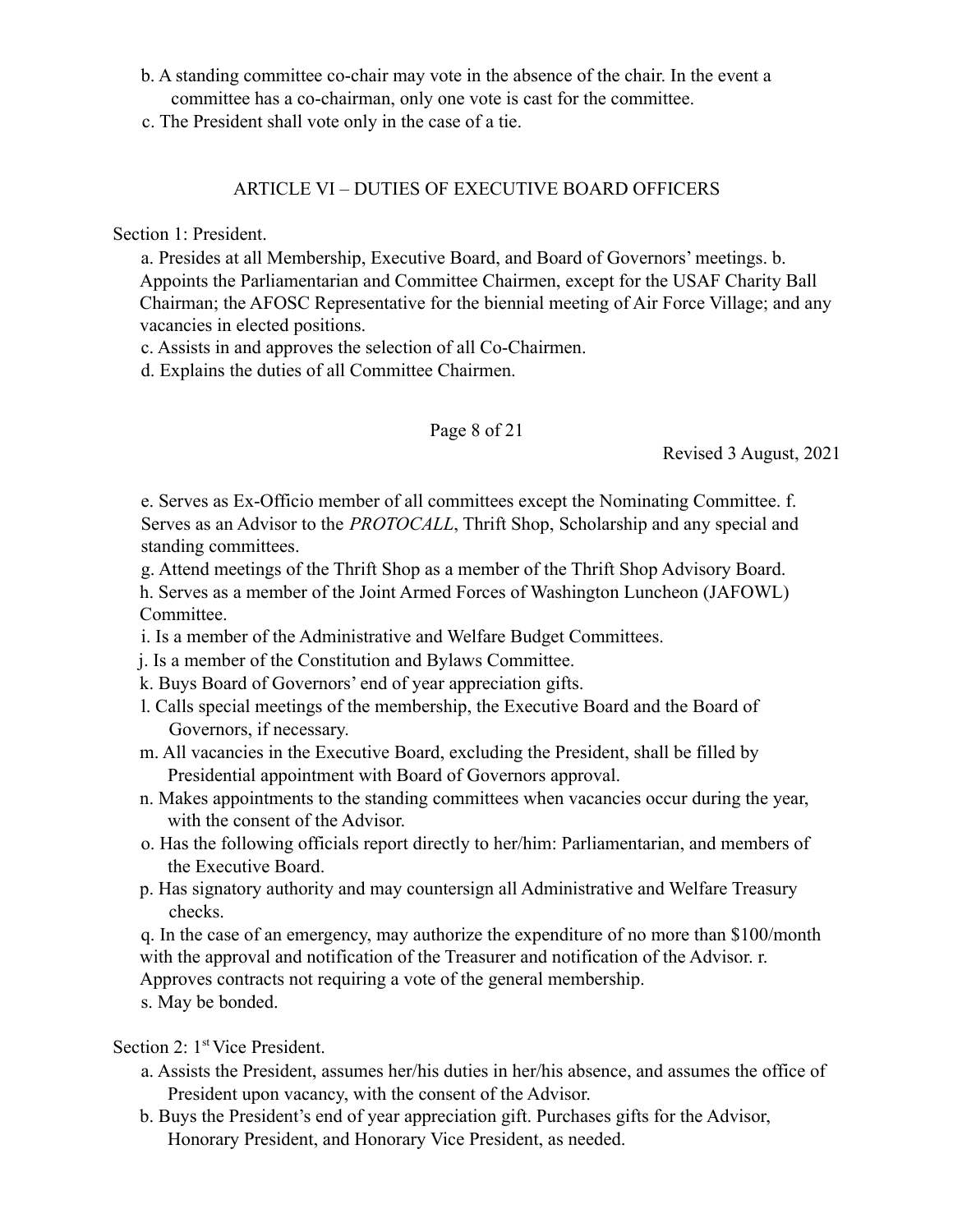- c. Serves as an Advisor to all social committees.
- d. May countersign all Administrative Treasury checks.
- e. Is a member of the Administrative Budget Committee.
- f. Is a member of the Constitution and Bylaws Committee.
- g. Have the ability to be bonded.
- h. Serves as Custodian of the Club properties and maintains current inventory.
- i. Takes all minutes in the absence of the Secretary.
- j. Supervises or acts as Interim Chair for social committees.
- k. Coordinates with the Reservations Chair and assists in greeting and seating VIPs and guests.
- l. Is responsible for all matters concerning Protocol.
- m. Reports, in the Administrative Treasurer's absence, Administrative Treasury motions to the President for inclusion on the agenda.
- n. Reports 1<sup>st</sup> Vice President activities monthly at Board of Governors meetings.
- o. Organizes childcare for designated AFOSC functions.

### Page 9 of 21

Revised 3 August, 2021

Section 3: 2<sup>nd</sup> Vice President

a. Assists the President, assumes the duties of  $1<sup>st</sup>$  Vice President in her/his absence, and assumes the office of 1<sup>st</sup> Vice President upon vacancy, with the consent of the Advisor. b. Serves as an Advisor to all welfare committees, except USAF Charity Ball. c. May countersign all Welfare Treasury checks.

d. Have the ability to be bonded.

- e. Serves on the Welfare Budget Committee.
- f. Is a member of the Constitution and Bylaws Committee.
- g. Supervises and/or acts as Interim Chair for welfare committees.
- h. Is a member of the Thrift Shop Advisory Board.
- i. Reports, in the Welfare Treasurer's absence, Welfare Treasury motions to the President for inclusion on the agenda.
- j. Reports 2nd Vice President activities monthly at Board of Governors meetings.
- k. Serves as liaison for the Air Force Village.
- l. Serves on the Scholarship Committee.

Section 4: Secretary.

a. Takes the minutes of all meetings of the AFOSC, the Board of Governors and the Executive Board.

b. Records minutes of any special meetings (e.g., budget, scholarship, Constitution, etc). Records minutes and motions brought to the floor at general membership meetings. c. Provides copies of the minutes & Board reports to the Board of Governors. d. Emails the minutes and Treasurers' reports (and other reports, as requested) to the Honorary President and Honorary Vice President.

e. Emails the agenda, minutes, Administrative Treasurer report, Welfare Treasurer report, and Thrift Shop Advisory Board reports to Joint Base Anacostia Bolling Warfighter and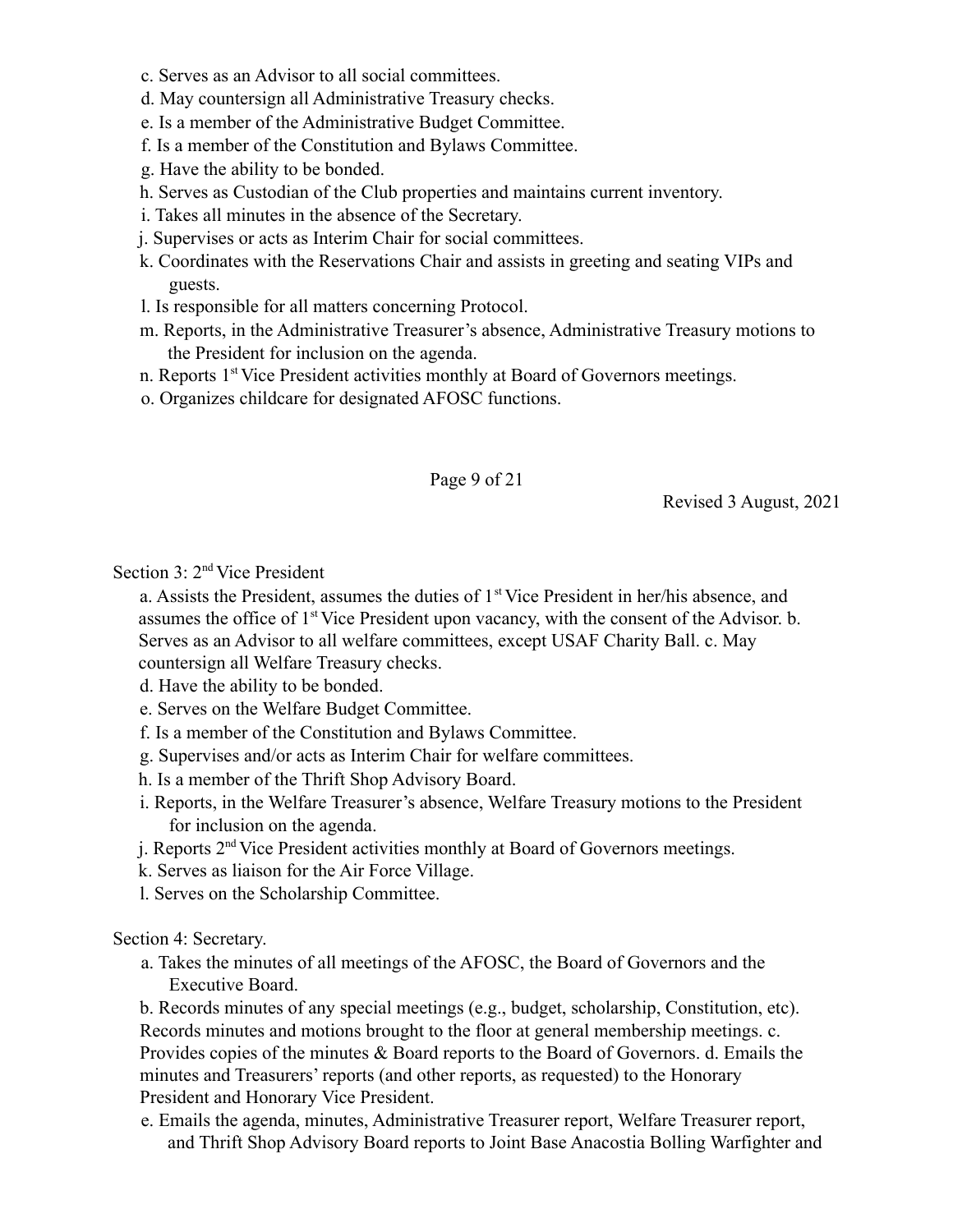Family Readiness (formerly 11 WG Services).

f. Reports secretarial activities monthly at Board of Governors meetings. g. Handles all correspondence of the AFOSC. Picks up and distributes mail from the Post Office and the O'Club Office in a timely manner.

h. Extends invitations for honorary membership upon Presidential approval.

- i. Purchases and maintains stationery and other office supplies.
- j. Is responsible for set up before each Board meeting.
- k. Prepares roster of AFOSC Board members and chairs.
- l. Is a member of the Administrative and Welfare Budget Committees.
- m. Is a member of the Constitution and Bylaws Committee.
- n. Administers and records any phone/email votes as directed by the President in the absence of the Parliamentarian.
- o. Assumes the duties of the Parliamentarian, in his/her absence.
- p. Serves as Custodian of the permanent records of the AFOSC; that is, the Monthly Board of Governors Minutes and Treasurer Reports.
- q. Maintains the following files:
	- 1) Monthly reports submitted by officers and committee chairs; held for 5 years.
	- 2) Minutes of committees and general membership meetings; held for 5 years.

### Page 10 of 21

Revised 3 August, 2021

Section 5: Administrative Treasurer.

- a. Prepares the administrative budget and serves as the Chairman of the Administrative Budget Committee.
- b. Promptly pays all AFOSC bills, disburses available funds, and keeps accurate records of all disbursements and revenues.
- c. The President, Vice President, or Welfare Treasurer must countersign all checks for unbudgeted amounts of more than \$1,000 (One Thousand Dollars).
- d. Is the custodian of all AFOSC monies except those allotted to the Welfare Treasury.
- e. Is aware at all times of the overall financial position of the AFOSC.
- f. Reconciles the monthly bank statement and balances the books prior to Board meetings.
- g. Prepares and presents at Board meetings a monthly report which includes a detailed
- financial statement for that month and a year-to-date statement.
- h. Prepares a mid-year review in January.
- i. Attends all AFOSC fundraising activities overseeing the handling of monies involved and verifies deposits of AFOSC dues.
- j. Monitors all AFOSC financial matters and assures at all times that they are in keeping with the dictates of the IRS and State Rules and Regulations for Tax-Exempt Social Organizations.
- k. Oversees the mid-year budget review meeting in January and end of year budget meeting to prepare a proposed budget for the following year; provides a report for these meetings. l. All books should be closed on or before 31st May, coinciding with the Board year, and no later than 30th June.
- m. Sends all books, records, and appropriate sets of Board reports to the tax preparer in June. Is prepared to answer any questions or provide any information requested by the tax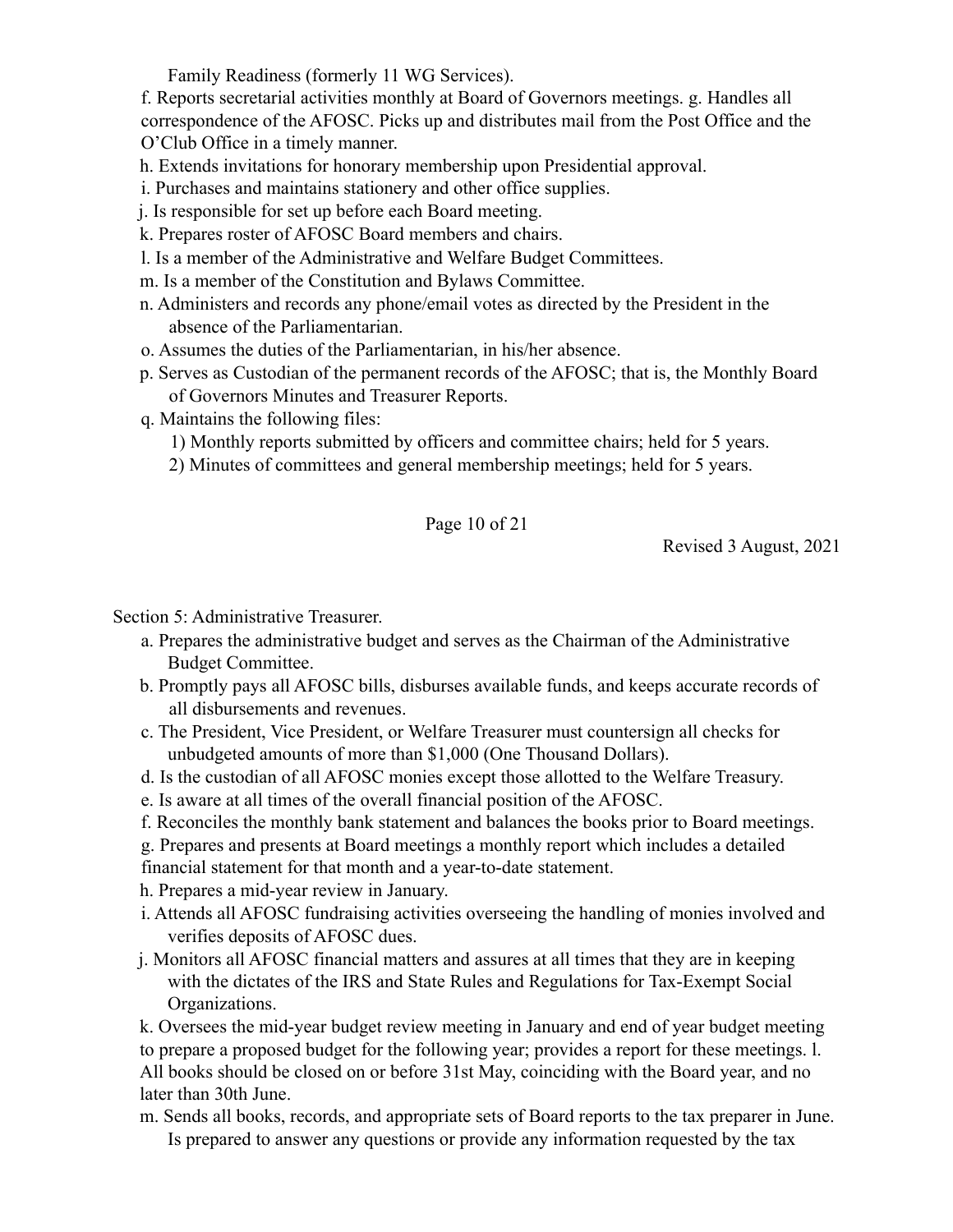preparer.

n. Keeps all records for seven years in case of an IRS audit.

o. Is a member of the Constitution and Bylaws Committee.

p. Fulfills the duties of the Welfare Treasurer in her/his absence.

q. May be bonded.

### Section 6: Welfare Treasurer.

a. Prepares the welfare budget and serves as Chairman of the Welfare Budget Committee. b. Researches and presents welfare requests and motions for all unallocated welfare funds to the Board of Governors. May appoint a Welfare Review Committee to include the President, Vice President, Parliamentarian, Advisor, Administrative Treasurer, Thrift Shop Chairman, and up to three members of the AFOSC not serving on the Board of Governors. c. Receives and disburses welfare funds. Pays commitments approved by the Board of Governors and/or general membership. Maintains accurate records of welfare accounts. d. Maintains financial records which reflect receipts, disbursements, and cash on hand. e. The President, Vice President, or Administrative Treasurer must countersign all checks for unbudgeted amounts of more than \$1,000 (One Thousand Dollars). f. Is the custodian of all AFOSC monies allotted to the Welfare Treasury. g.

Prepares and presents to the Board of Governors a monthly financial statement.

Page 11 of 21

Revised 3 August, 2021

h. Attends meetings of the Thrift Shop as a member of the Thrift Shop Advisory Board.

- i. Attends meetings of the Arlington Committee Council.
- j. Is a member of the Scholarship Committee.
- k. Is a member of the Constitution and Bylaws Committee.
- l. All books should be closed on or before 31st May, coinciding with the Board year, and no later than 30th June.
- m. Prepares and delivers to the Administrative Treasurer bookkeeping records for the annual compilation and tax preparation.
- n. Sends all books, records, and appropriate sets of Board reports to the tax preparer in June. Is prepared to answer any questions or provide any information requested by the tax preparer.
- o. Keeps all records for seven years in case of an IRS audit.
- p. Performs the duties of the Administrative Treasurer in her/his absence.
- q. May be bonded.

Section 7: Parliamentarian.

a. Serves as a non-voting member of the Executive Board and the Board of Governors. b. Serves as an advisor to the President, the Executive Board, the Board of Governors, and the AFOSC on parliamentary procedure.

- c. Shall be responsible for providing copies of the AFOSC Constitution**,** Bylaws, standing rules and job descriptions to all officers and members upon request.
- d. Prepares proposed revisions of the AFOSC Constitution and Bylaws.
- e. Obtains necessary approval of all revisions to the AFOSC Constitution and Bylaws.
- f. Serves as Chairman of the Nominating Committee.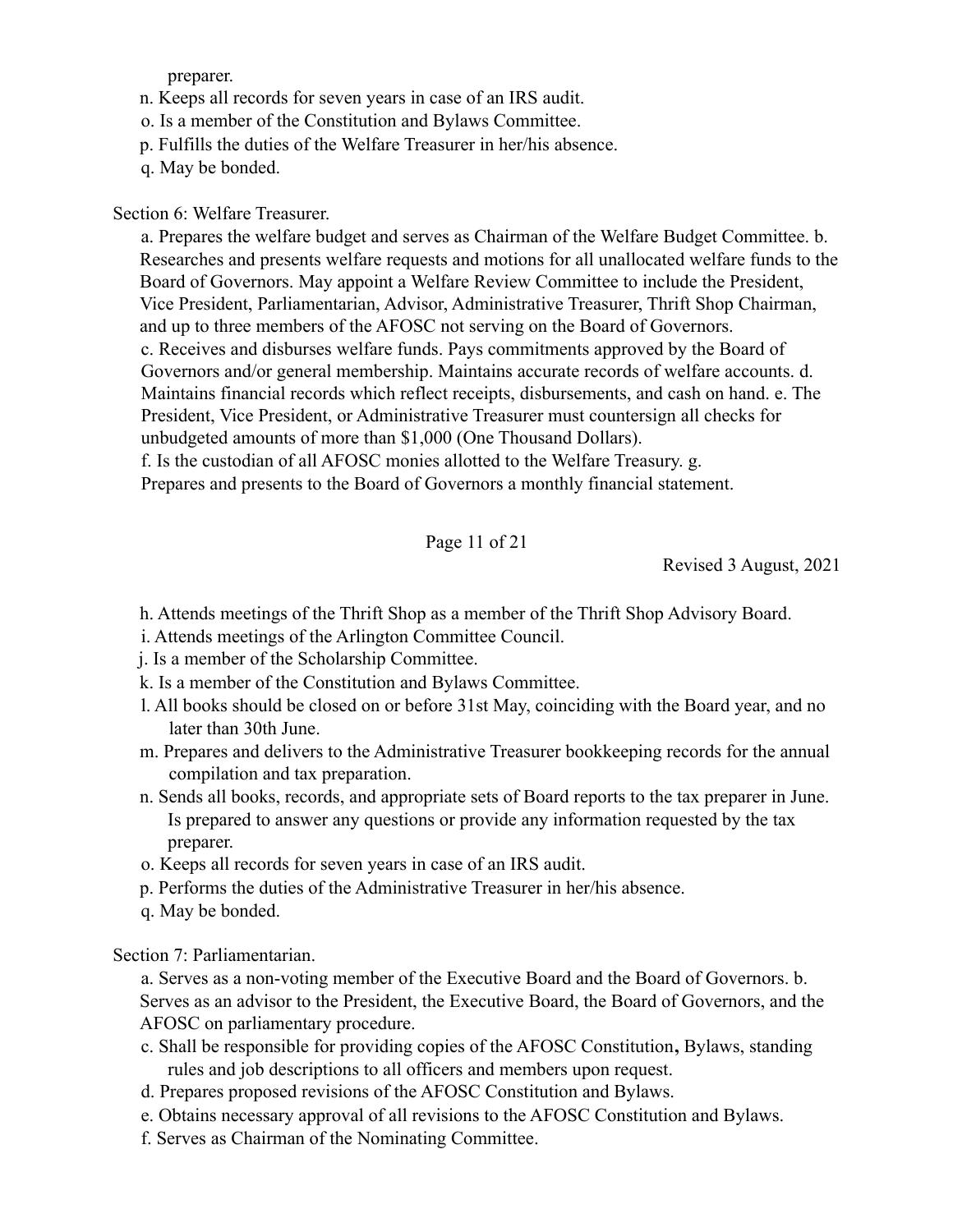g. Administers and records any phone/email votes as directed by the President.

h. Serves as Chair of the Constitution and Bylaws Review Committee.

i. Acts as custodian of the Constitution and Bylaws.

j. Maintains a copy of AFOSC policies and current job descriptions.

Section 8: Advisor(s).

- a. The Advisor shall serve on the Executive Board and the Board of Governors in an advisory capacity without vote. However, as an active member of this organization the Advisor has all other privileges of active membership.
- b. Serves as advisor for standing and special committees.
- c. Presents the appreciation gift to the outgoing President.
- d. Coordinates on all protocol issues.
- e. Assists the President and the Executive Board.
- f. Is the advisor to the Thrift Shop Advisory Board.
- g. Is a member of the Constitution and Bylaws Committee.

# ARTICLE VII – NOMINATIONS AND ELECTIONS

Section 1: Nominating Committee.

a. The Parliamentarian, or presidential designee in the absence of the Parliamentarian, will be the chair of the Nominating Committee.

Page 12 of 21

Revised 3 August, 2021

b. Five committee members shall be appointed by the Parliamentarian. No more than two (2) members shall be current members of the Board of Governors.

Section 2: Nominations.

- a. There shall be a minimum of two (2) candidates nominated for each office, whenever possible.
- b. Incumbent office holders who wish to run again may do so, but their total term in a given office is to be no more than two consecutive years.
- c. Nominees holding active membership may run for any office, excluding the President, 1 st Vice President and 2nd Vice President.
- d. Nominees holding active membership may run for elected office. Nominees for President,  $1<sup>st</sup>$  Vice President and  $2<sup>nd</sup>$  Vice President must be spouses of active duty members.
- e. Members of the Nominating Committee are eligible to become nominees for office. If a member of this committee accepts a nomination, that person will immediately resign from the committee. The Parliamentarian shall appoint a replacement.
- f. All nominees must give prior consent before their names are announced at the March membership meeting.
- g. Nominations may be taken from the floor at the March membership meeting.
- h. Elections will be held at the April membership meeting.

Section 3: Elections.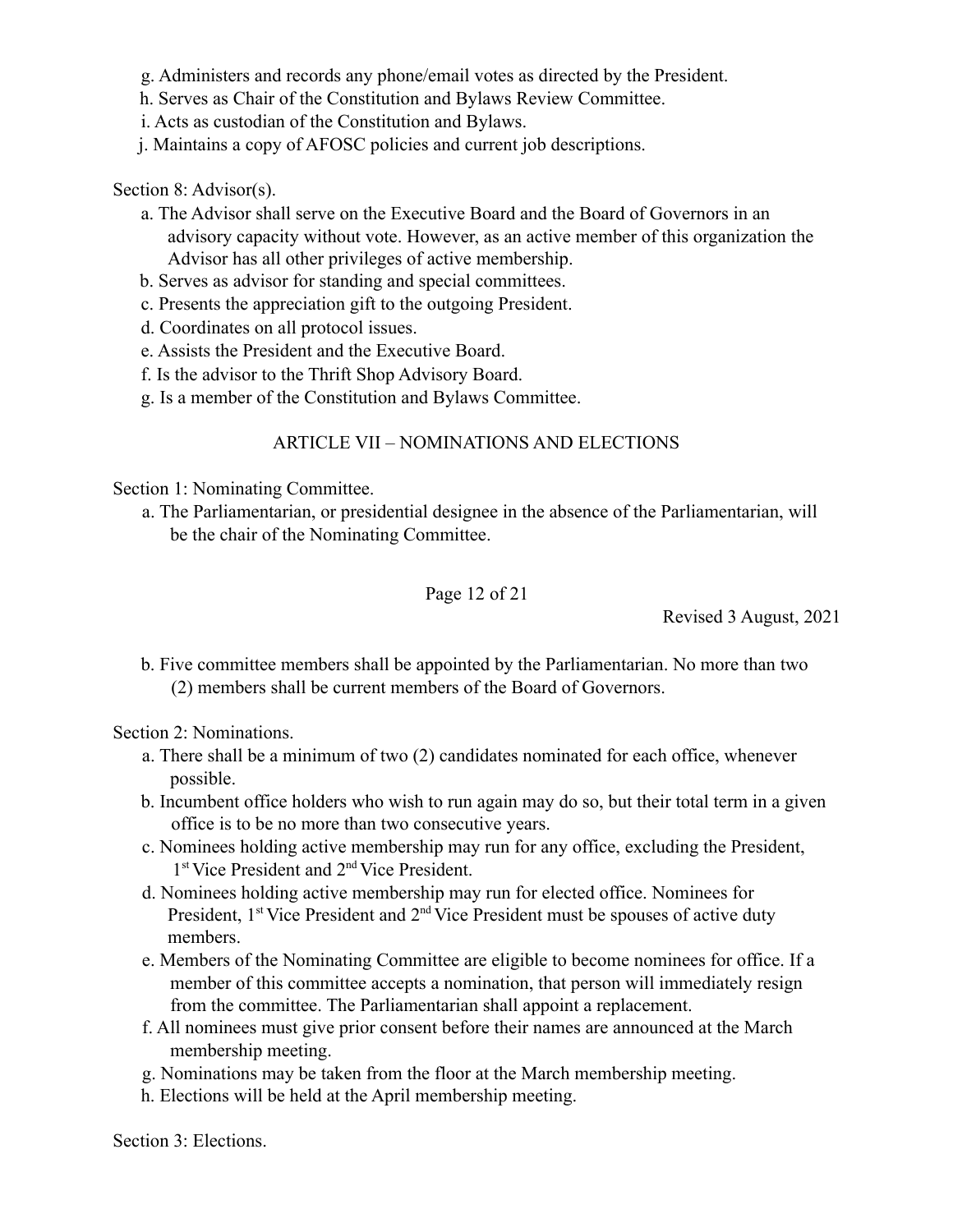- a. If an unopposed slate is presented an electronic or a voice vote may be taken and the election is completed.
- b. If a multi-candidate election is taking place, secret ballot and the following procedures shall be used:

1) The ballots shall be prepared, electronically distributed to Active members only, collected, and counted by the Nominating Committee.

2) Absentee ballots shall be made available prior to the April business meeting. 3) The candidates receiving the plurality of votes within each office shall be elected.

Section 4: Installation of Officers.

a. Installation of the new officers will take place at the May business meeting. Officers shall serve for a period of one year and shall assume their duties on 1st June. b. The outgoing Executive Board should meet with the incoming Executive Board following April's election and prior to June to relay any pertinent facts and/or issues that occurred. The incoming Executive Board should meet to begin initial planning for their Board year, being ready to discuss ideas and implement with the Board of Governors at their first meeting in June.

c. A Board of Governors joint meeting of outgoing & incoming Board members will occur in June. This joint Board meeting shall be called to order by the incumbent President and will function with the outgoing members reporting. New officers and chairs shall observe only. The first meeting of the newly elected Officers and appointed Chairs will follow.

Page 13 of 21

Revised 3 August, 2021

# ARTICLE VIII – USAF CHARITY BALL

Section 1: Governing Body.

The operation of the USAF Charity Ball will be directed by the USAF Charity Ball Operating Policies and Procedures. The USAF Charity Ball Operating Policies and Procedures and budget will be reviewed annually and revised as needed. The USAF Charity Ball Committee, chaired by an AFOSC member appointed by the Honorary President, shall manage the operation of the yearly USAF Charity Ball. This Committee will fall under the governance of the AFOSC but may meet separately with the consent of the Advisor, Honorary President, Honorary Vice President, and/or Executive Board.

Section 2: History and Purpose.

The AFOSC singularly sponsored the USAF Charity Ball for many years, raising thousands of dollars that benefited both Air Force and civilian communities and charities. In 2004, The AFOSC joined forces with the Air Force Aid Society, the official charity of the United States Air Force since 1942.

### Section 3: Accounting.

a. The AFOSC and the Air Force Aid Society will work together, per a yearly contract agreed to by both organizations, and signed by the AFOSC President, representing the interests of the AFOSC, and a representative from the Air Force Aid Society. This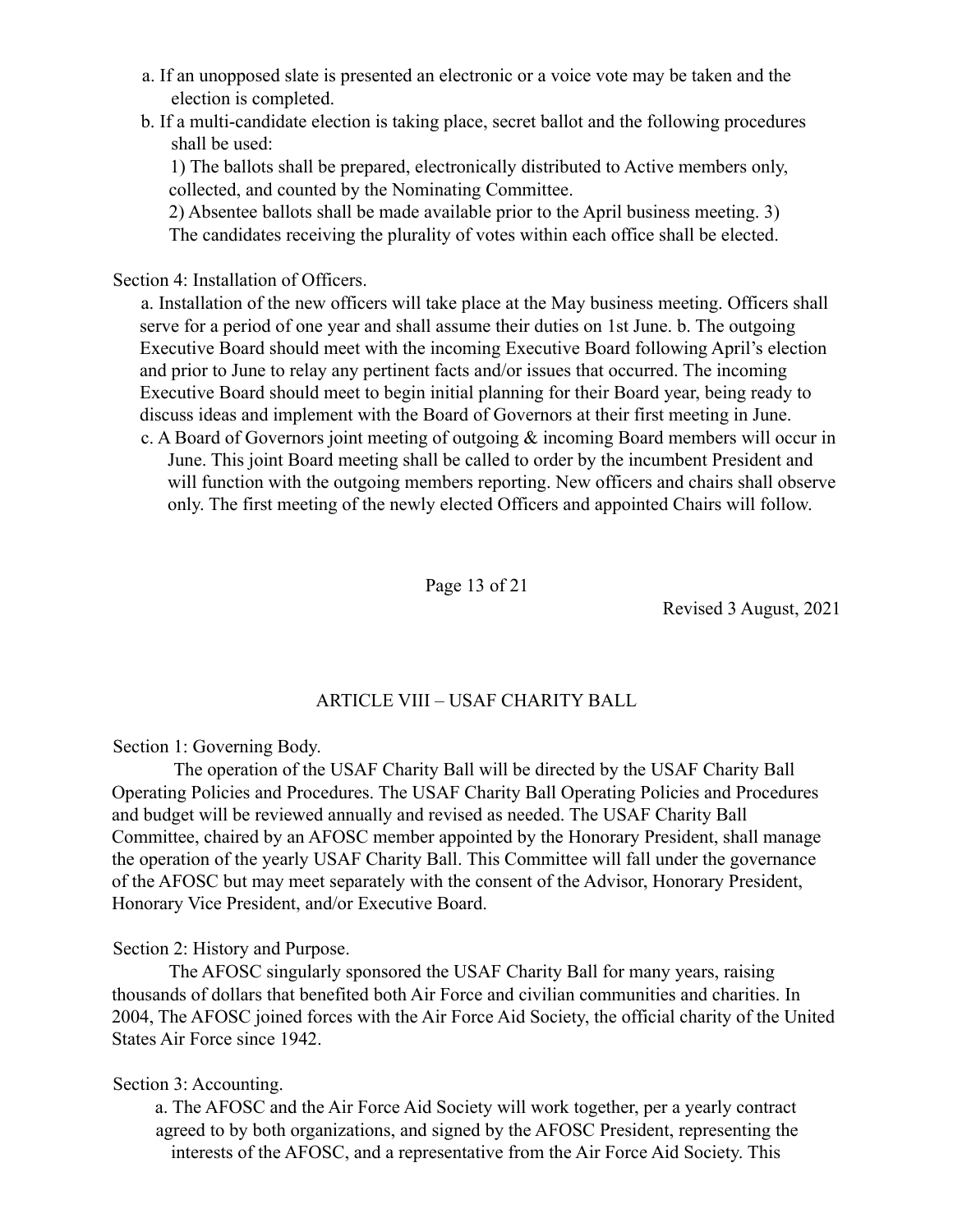contract will be presented to the Board of Governors for approval prior to signature.

b. Any funds received "in-kind" for the volunteer hours AFOSC members worked in support of the USAF Charity Ball, and per the contract between the AFOSC and the Air Force Aid Society shall be directly deposited into the Welfare Treasury, in compliance with IRS Code Section 501(c)(3), AFI 34-223, all applicable Private Organization Air Force Instructions and Regulations, as well as those required by the leadership of Joint-Base Anacostia-Bolling, the Club's primary operating location, including but not limited to Department of Defense Instruction 1000.15, *Procedures and Support for Non-Federal Entities Authorized to Operate on DoD Installations*.

#### ARTICLE IX – THRIFT SHOP

Section 1: Governing Body.

The operation of the Thrift Shop will be directed by the Thrift Shop Advisory Council and the Thrift Shop Operating Policies and Procedures. Both the budget and the Operating Policies and Procedures will be reviewed annually and revised as needed by the Thrift Shop Advisory Council and presented to the Board of Governors for approval. The Thrift Shop Advisory Council members shall be the Thrift Shop Chairman and/or Manager, AFOSC Advisor, President, 2nd Vice President, Welfare Treasurer and one current Thrift Shop volunteer. The Thrift Shop advisory Council will meet at least 4 times a year.

### Page 14 of 21

Revised 3 August, 2021

Section 2: Accounting Procedures and Funding.

- a. Audits/Reviews will be conducted according to AFI 34-223 as stated in the AFOSC Thrift Shop Operating Policies and Procedures, and the AFOSC Constitution, and must reflect a clear record of expenditures for educational, welfare or charitable activities. The AFOSC will be prepared to discuss audit results with the Joint Base Anacostia-Bolling leadership, as necessary.
- b. All operating expenses shall be paid from the profits of the Thrift Shop with the AFOSC being obligated for all debts in excess of profits.
- c. At the end of each month, once the balance of the operating funds exceeds \$3,500 (Three Thousand Five Dollars) (for expenses) and a sufficient contingency amount of estimated District of Columbia gross sales tax liability is available, then the Thrift Shop bookkeeper will distribute excess monies to the AFOSC Welfare Treasury.
- d. A Thrift Shop contingency fund of \$10,000 (Ten Thousand Dollars) that will be kept in the Welfare Checking account, specifically for the Thrift Shop. The purpose of the funds is to cover operating expenses for approximately four months in the event of an extended closure (e.g. COVID-19 or moving to a new building). The money cannot be spent without the approval of the Thrift Shop Advisory Council and the AFOSC Board of Governors.

Section 3: Dissolution Procedures.

If it is deemed necessary to close the Thrift Shop:

a. Thrift Shop property will be liquidated in a manner prescribed by the Advisory Council.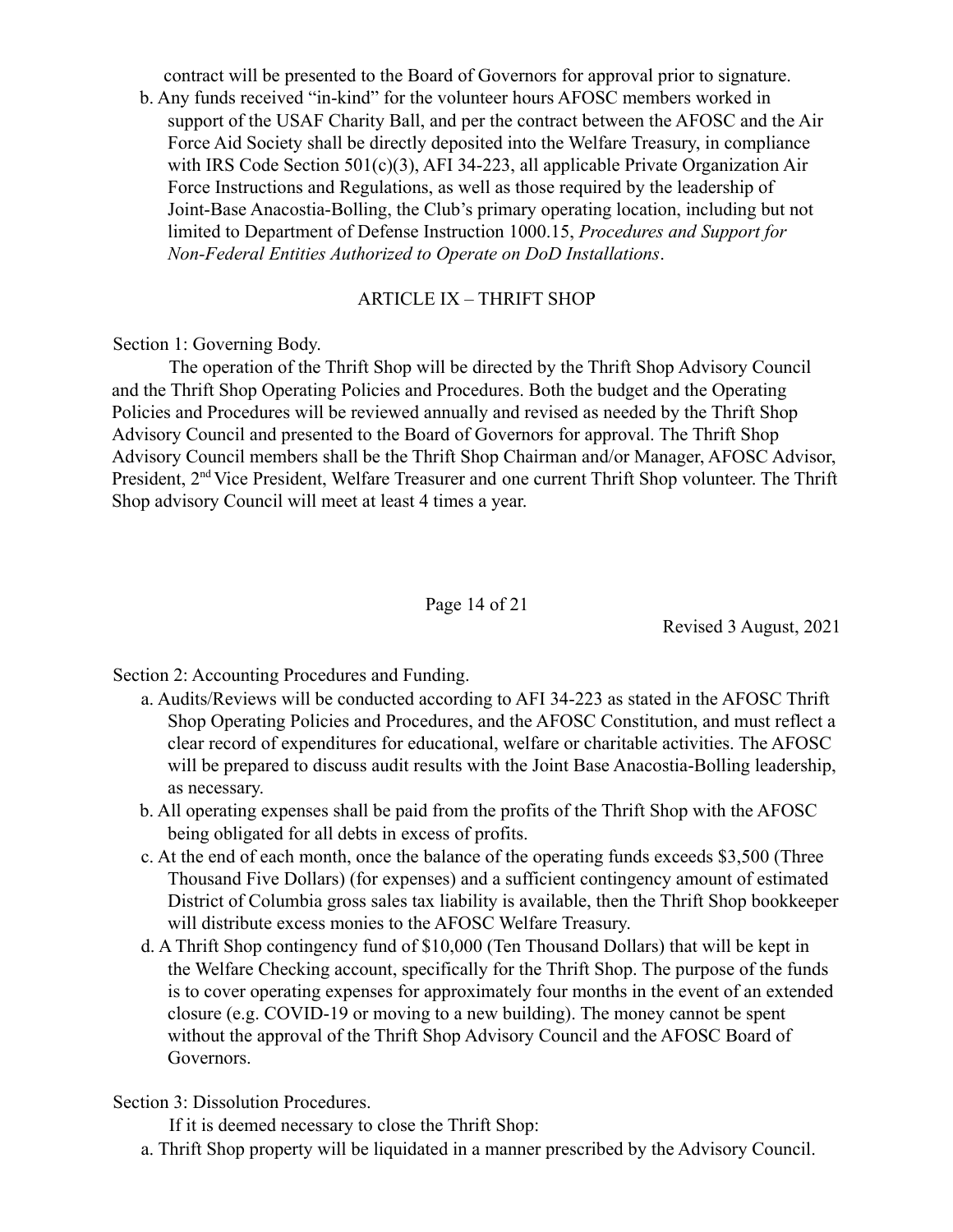b. All funds in excess of liabilities shall be dispersed to the AFOSC Welfare Treasury or to other military charitable organizations at the discretion of the Thrift Shop Advisory Council.

c. In the event that liabilities of the Thrift Shop exceed its assets, the AFOSC shall be obligated and shall ensure that such liabilities are discharged.

#### ARTICLE X – SCHOLARSHIP

Section 1: Governing Body.

The Scholastic Operating Policies and Procedures and the budget will be reviewed annually and revised, as needed, and presented for approval by the Board of Governors. The AFOSC Scholarship Committee shall consist of the Scholarship Chair, 2<sup>nd</sup> Vice President, President, Advisor, Thrift Shop Chair, Welfare Treasurer, and up to two AFOSC members, if desired.

Section 2: Purpose.

The Scholarship Chair will select a non-AFOSC committee to examine and score the packages of eligible applicants. These scores will determine the recipients of the scholarship funds, the amount of which will be determined by the committee. The Committee will also plan an event in honor of the recipients and present the awards at that event.

### Page 15 of 21

Revised 3 August, 2021

### ARTICLE XI – ARLINGTON COMMITTEE

Section 1: Governing Body.

The Arlington Committee is governed by The Arlington Committee Operating Policies and Procedures approved by the Board of Governors. A budget is to be submitted to the Executive Board and reviewed annually, and revised as needed. The Arlington Committee Council shall consist of the Arlington Committee Co-Chairs (an AD Arlington Lady and a Retired Arlington Lady), the AFOSC Advisor, the AFOSC President, the 2<sup>nd</sup> Vice President, and the Welfare Treasurer.

Section 2: History and Purpose.

The Arlington Committee (originally known as the Arlington Ladies) was established in 1948 by the USAF Chief of Staff who determined that no Air Force member should be buried without a representative of the Air Force family present. Since then an Arlington Committee member attends each service of an active duty, retired or military veteran buried at Arlington National Cemetery extending a card from the CSAF and spouse and a personal note from the AC member expressing condolences for the personal loss and gratitude for the deceased service to the country.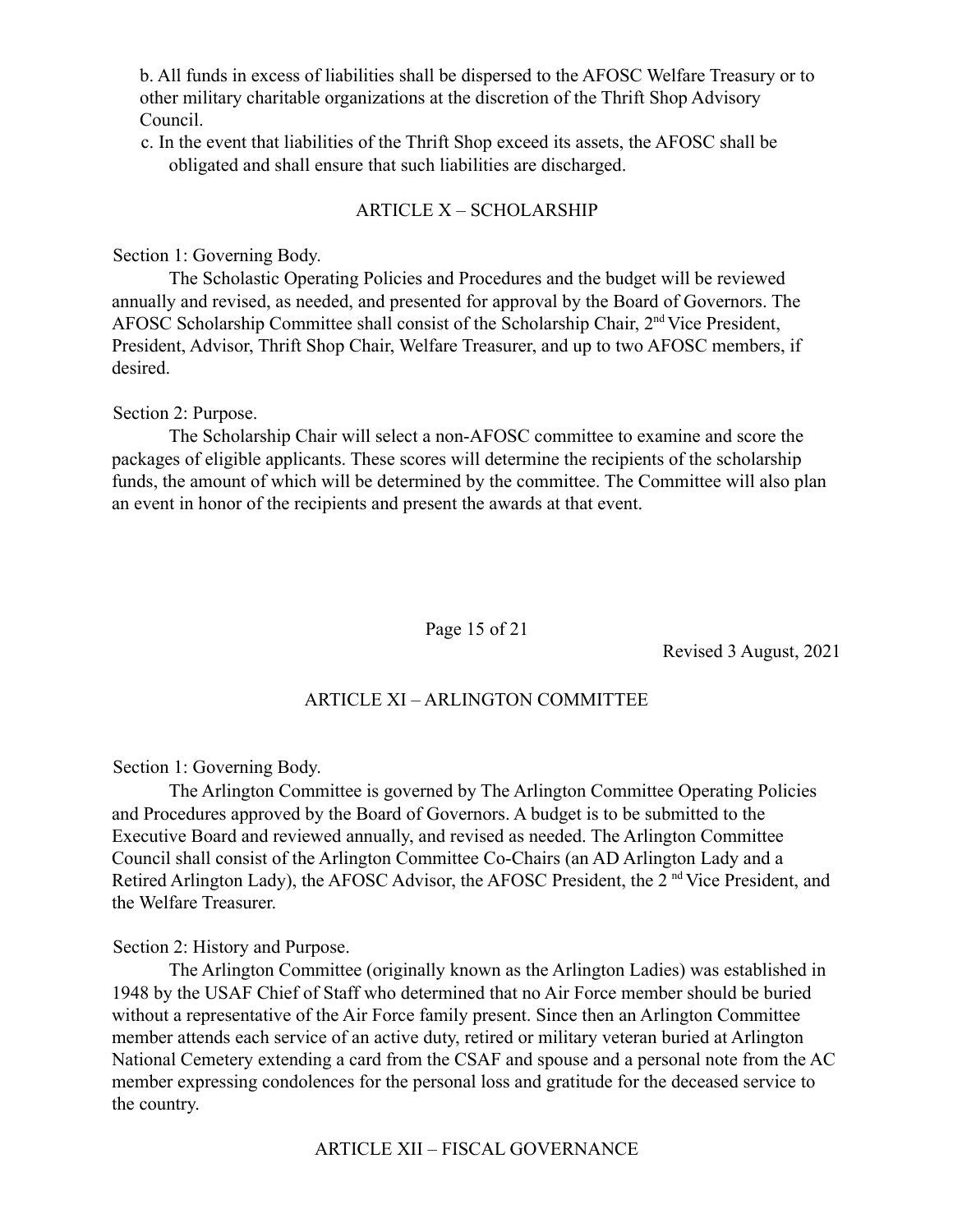Section 1: Fiscal Governance.

This organization is completely self-sustaining, primarily through dues and various fundraising activities. Income will be derived primarily to offset operational expenses and will be used to fulfill the purposes of this organization.

Section 2: Administrative Account.

- a. The AFOSC will comply with the IRS Code Section  $501(c)(7)$  in regard to receiving money into the Administrative Account.
- b. Fundraising activities designed to benefit the administrative treasury will also be in compliance with AFI 34-223, all applicable Private Organization Air Force Instructions and Regulations, and with the approval of the Joint Base Anacostia-Bolling Commanding Officer, or designee.
- c. Funding for AFOSC activities will come from monthly dues, ways and means projects, and events designated as Administrative Treasury fundraising events.

### Section 3: Welfare Account.

- a. The AFOSC will comply with the IRS Code section  $501(c)(3)$  in regard to receiving money into the Welfare account.
- b. Fundraising activities designed to benefit Welfare Treasury will also be in compliance with AFI 34-223, all applicable Private Organization Air Force Instructions and Regulations, and with the approval of the Joint Base Anacostia-Bolling Commanding Officer, or designee.

# Page 16 of 21

Revised 3 August, 2021

c. Primary funding for the Welfare account will be from net profits from the AFOSC Thrift Shop, and monies received from the Arlington Committee and the USAF Charity Ball Committee, per the contract with the Air Force Aid Society.

# ARTICLE XIII – ACCOUNTING POLICIES

Section 1: Guidelines.

- a. The fiscal year of the AFOSC shall run concurrent with the Board term and will be from 1st June to 31st May.
- b. All books should be closed on or before 31st May, coinciding with the Board year, and no later than 30th June. Books are to be audited and/or reviewed, per AFI 34-223, and in accordance with current USAF Instructions.
- c. Tax returns will be filed every year.
- d. The outgoing Board of Governors may not financially obligate the incoming Board of Governors.
- e. No project to raise Administrative and/or Welfare funds may be conducted without the approval from the Board of Governors.
- f. No part of any monies in the custody of the AFOSC shall be used to the benefit of, or be distributed to its members or other private persons. Exceptions would be to pay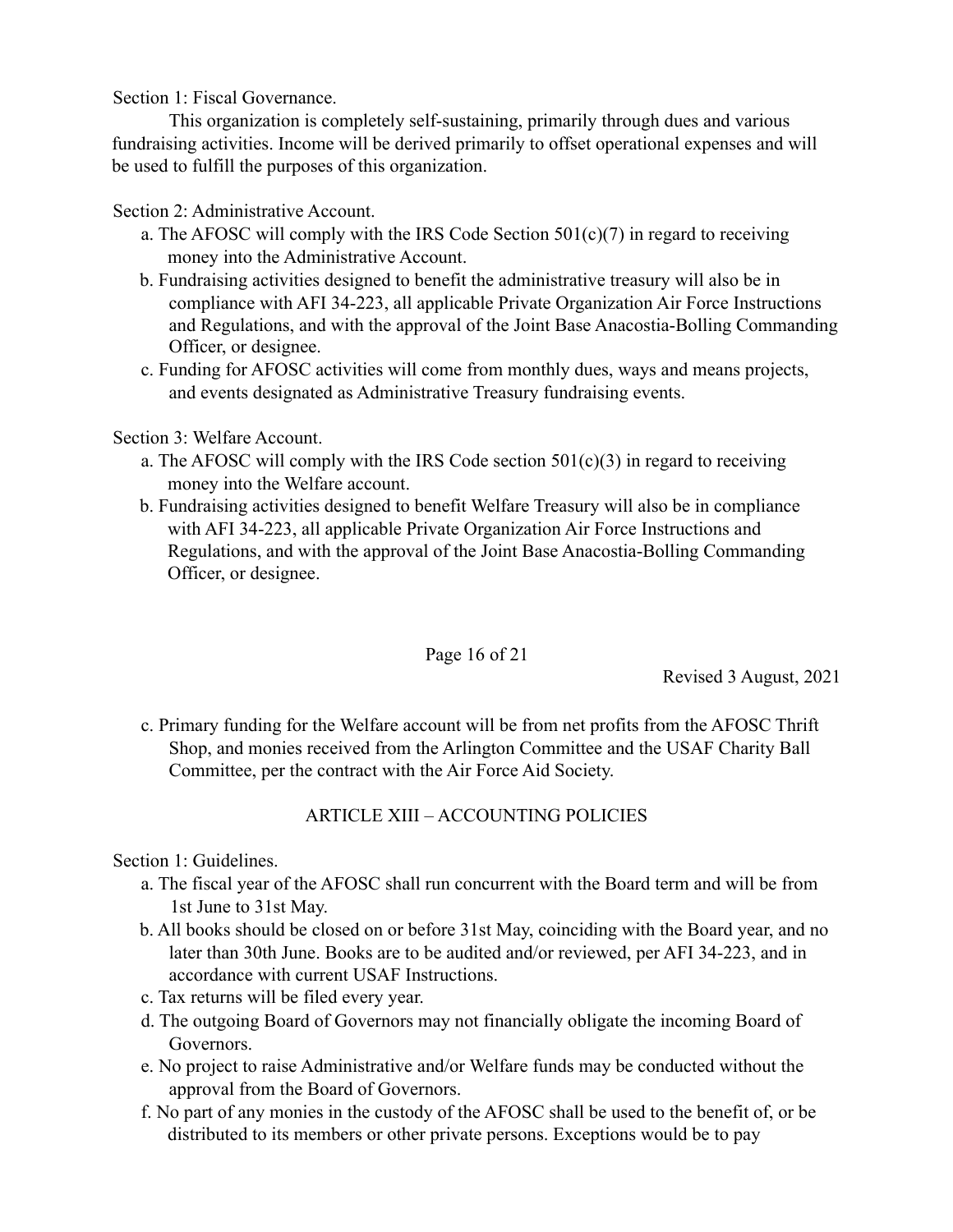reasonable compensation for services rendered when approved by a simple majority of the Board of Governors, receipt of an AFOSC Scholarship, reimbursement of AFOSC expenses and member services fairs where members are asked to showcase and sell items.

g. The Board of Governors is authorized to approve unbudgeted expenditures not to exceed \$1,000 (One Thousand Dollars) for one project at one time without general membership approval.

h. Expenditures exceeding \$1,000 (One Thousand Dollars), not covered by the approved budgets, shall be voted on at a business meeting of the general membership. i. There will be a limit placed on gifts given to departing Board members: Advisor: \$75; President: \$100; Board of Governors member: \$40. Farewell gifts may be given to the Honorary President and Vice President with a limit of \$100. The President or 1<sup>st</sup> Vice President shall purchase all Board of Governor members' departing gifts (if any). The outgoing President will also receive a scrapbook of her/his tenure, compiled by the AFOSC Historian.

Section 2: Dues & Reservations.

a. Dues for active and associate members shall be established by the Board of Governors. b. Dues are \$55 annually for all members, except dues are \$35 annually for a spouse of a foreign military member; subject to review and revision by the Board of Governors. For all members who join after February 1st dues will be reduced to \$35 for the remainder of the Fiscal Year.

c. Annual dues must be paid in full when joining. Members shall submit payment in accordance with membership guidelines.

### Page 17 of 21

Revised 3 August, 2021

d. Renewal membership must be paid before 1st October. Any previous year member is automatically considered a renewing membership. Membership is considered inactive if not paid in full by 1st October.

e. Honorary and Honorary Life members shall not be required to pay dues. f. Reservations for AFOSC functions not made by the deadline set by the reservation chair may not be accommodated. Members shall be billed for reservations not canceled by the announced cancellation date.

- g. In the event of a base closure on the day of a general membership social/meeting (i.e., a snow day), the AFOSC will attempt to reimburse the member for any reservation monies already paid to the AFOSC. If the base is on delayed reporting, our event will most likely still occur and the AFOSC, through its members and their reservations, is financially liable for payment of food ordered. The member will most likely be required to pay if you do not show at the event.
- h. If the general membership/social is being held at an off-base venue and weather conditions are unfavorable, the President and 1<sup>st</sup> Vice President will make every attempt to work with the hosting facility to accommodate no-shows/cancellations. However, the AFOSC, through its members and their reservations, is financially liable for payment of food ordered, and thus, individual members will most likely be responsible for payment whether they attend or not.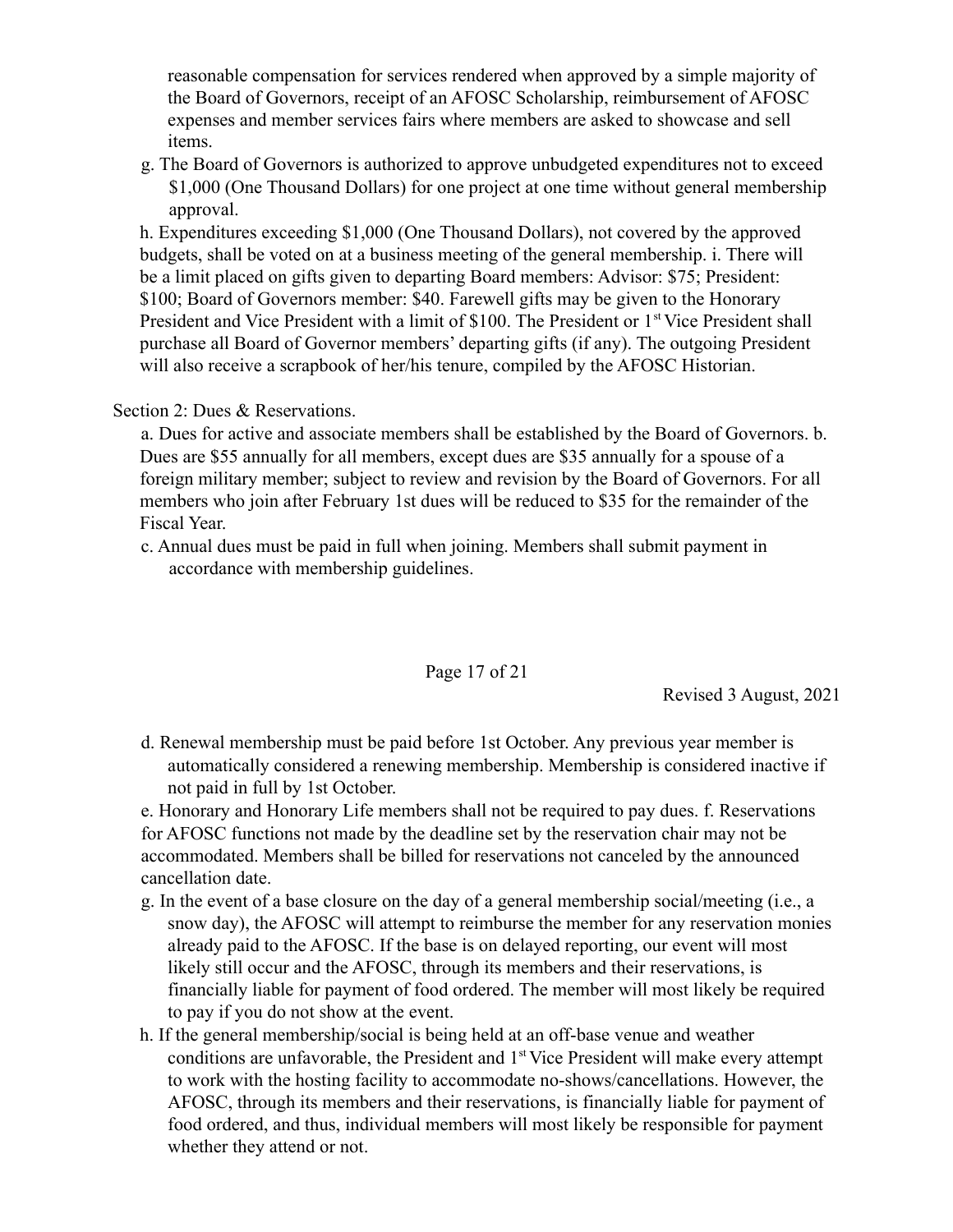i. Bingo winners must be AFOSC members in good standing for at least one month prior to the bingo event.

Section 3: Disbursements.

- a. Checks from the Administrative Treasury over the amount of \$1,000 (One Thousand Dollars) for unbudgeted expenditures should be signed by any two of the following: President, 1<sup>st</sup> Vice President, 2<sup>nd</sup> Vice President, Administrative Treasurer or Welfare Treasurer. All other checks from the Administrative Treasury may be signed by the Administrative Treasurer or other signature authority.
- b. Checks from the Welfare Treasury over the amount of \$10,000 (TenThousand Dollars) or checks for unbudgeted over the amount of \$1,000 (One Thousand Dollars) should be countersigned by the President,  $1^{st}$  Vice President,  $2^{nd}$  Vice President, or Administrative Treasurer. All other checks from the Welfare Treasury may be signed by the Welfare Treasurer or other signature authority.
- c. Checks for scholarship recipients may be written and dated in May, but will not be disbursed or mailed to Colleges/Universities until confirmation is received that the recipient will, or is, attending that specific educational institution.

d. The Board of Governors, acting as agent for the general membership, is authorized to receive and disburse funds and dispose of excess property belonging to the AFOSC. e. The minimum balance in the Administrative Treasury shall be \$3,000 (Three Thousand Dollars).

f. The minimum balance in the Welfare Treasury shall be \$2,000 (Two Thousands Dollars). g. The Board of Governors may authorize disbursements of \$1,000 (One Thousand Dollars) or less on any one unbudgeted item. The general membership will vote on unbudgeted disbursements greater than \$1,000 (One Thousand Dollars).

Page 18 of 21

Revised 3 August, 2021

h. Both Treasurers must account for all monies issued, by a written receipt or letter of acknowledgment (to include name of organization, date of receipt, and amount received).

Section 4: Budget.

- a. The Administrative Budget Committee, chaired by the Administrative Treasurer, shall consist of the Advisor, President, 1<sup>st</sup> Vice President, Secretary, Welfare Treasurer, and Parliamentarian.
- b. The Welfare Budget Committee, chaired by the Welfare Treasurer, shall consist of the Advisor, President, 2<sup>nd</sup> Vice President, Secretary, Administrative Treasurer, Parliamentarian, USAF Charity Ball Chairperson, and Thrift Shop Chairperson.

c. Each standing committee chair shall prepare and submit annual budget requirements to the appropriate Treasurer (Administrative or Welfare) prior to the March Board meeting. d. A budget shall be prepared by the Administrative Budget Committee, approved by the Board of Governors, presented at the September business meeting and a vote will be taken electronically no later than October 1st. Votes will be taken from all eligible voting members registered by September 30th. A minimum of \$3,000 (Three Thousand Dollars) in the Administrative Treasury shall be turned over to the incoming Board of Governors. e. A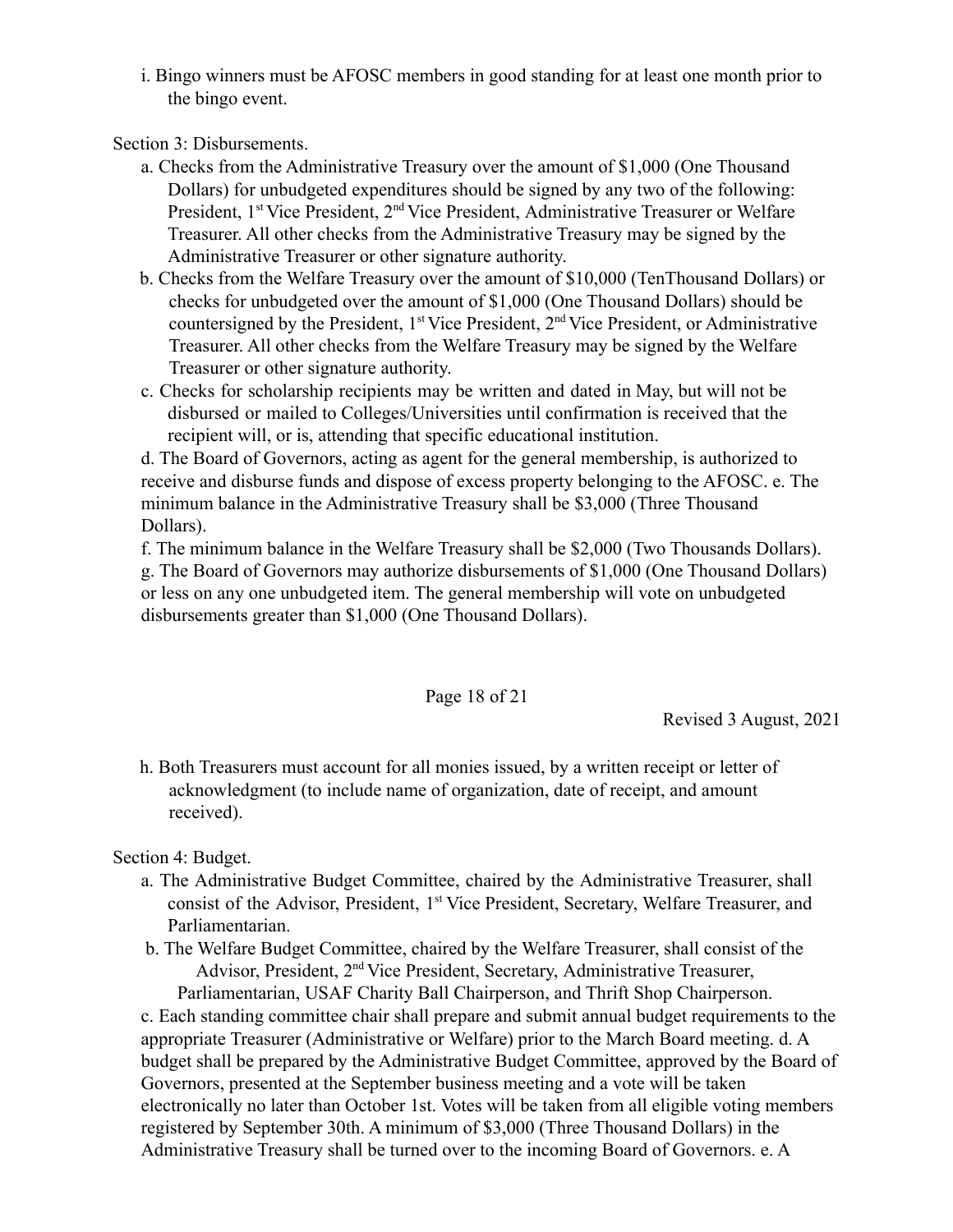budget shall be prepared by the Welfare Budget Committee, approved by the Board of Governors, presented at the September business meeting and a vote will be taken electronically no later than October 1st. Voters will be taken from all eligible voting members registered by September 30th. A minimum of \$2,000 (Two Thousand Dollars) in the Welfare Treasury shall be turned over to the incoming Board of Governors. f. The President may call an Administrative and/or Welfare Budget meeting to review the budgets.

- g. The Administrative and Welfare Budgets will be reviewed and updated at mid-year. The updated budgets will be approved by the Board of Governors and voted on by the general membership no later than 1st March .
- h. Proposed budgets for the following Board year shall be given to the incoming Executive Board in June for guidance.

Section 5: Recordkeeping

a. The AFOSC will prepare an income and expense statement monthly, using either the cash or accrual method of accounting.

b. The AFOSC will maintain a balance sheet of total assets at any given time. c. The Treasurers' will review Form 990 (990EZ), *Return for an Organization Exempt from Tax*, prior to its being filed with the IRS. Proposed changes may be discussed with other members of the Executive Board.

d. Internal Revenue Forms 990 and 1023 will be made available to the public, upon request.

# ARTICLE XIV – OSC PROPERTIES

Section 1: Property.

Page 19 of 21

Revised 3 August, 2021

All items bought with AFOSC funds shall be considered AFOSC property. The committee member responsible for said property shall inventory property, and the inventory list will be turned into the 1<sup>st</sup> Vice President no later than May. Any AFOSC property borrowed by an AFOSC member shall be returned in the same condition as borrowed.

Section 2: Dissemination.

The President, in conjunction with the Advisor and Honorary President, and the Board of Governors may disseminate AFOSC property through appropriate means.

# ARTICLE XV– COPYRIGHTS & OBLIGATIONS

Section 1: Copyright.

The use of copyrights of the AFOSC logo shall be at the discretion of the President and the Executive Board.

Section 2: Obligations.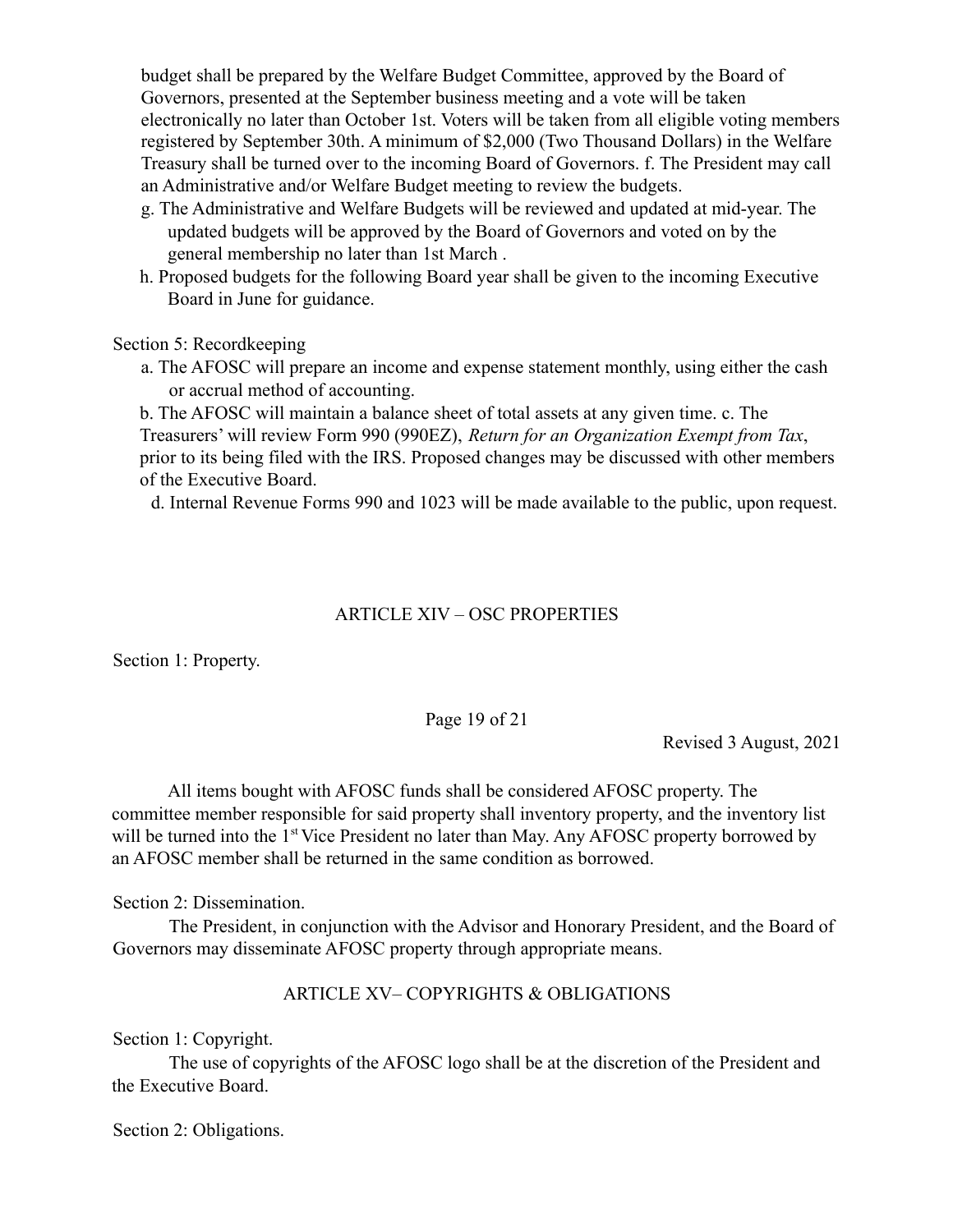No individual member of the AFOSC may obligate or use the AFOSC name without approval of the Board of Governors.

#### ARTICLE XVI – DISSOLUTION

#### Section 1: Procedure.

Dissolution of this organization shall be by a majority vote of the membership or by the order of the Joint Base Anacostia-Bolling Commanding Officer or designee. The Executive Board will notify the Joint Base Anacostia-Bolling Warfighter and Family Readiness organization, in writing, of its intent to dissolve and will prepare a time-phased action plan to do so.

#### Section 2: Disposition of Assets.

Upon dissolution of this organization, the assets in excess of liabilities shall be disposed of in accordance with pertinent Air Force and base instructions. Remaining welfare assets shall be donated to a charity or non-profit organization, as detailed in the Bylaws, and approved by a majority of the members and the Joint Base Anacostia-Bolling Commanding Officer or designee.

#### Section 3: Liabilities.

This article may not be amended or deleted without the approval of the Joint Base Anacostia-Bolling Commanding Officer or designee. In the event that liabilities or obligations of the AFOSC shall exceed its assets, the AFOSC shall be obligated and shall insure that such liabilities are discharged. "Private Organization members must be made aware that they are jointly and severally liable for the obligations of the Private Organization and their understanding of the liability must be documented" in accordance with AFI 34-223, para 10.11. and DODI 1000.15.

#### ARTICLE XVII AMENDMENTS & ADOPTION

#### Page 20 of 21

Revised 3 August, 2021

Section 1: Amendments.

- a. The Bylaws shall be reviewed biennially by the Constitution and Bylaws Review Committee. Members of the committee shall be the Parliamentarian, who shall serve as Chairman, the Advisor, President, 1st Vice President, 2nd Vice President, Secretary, Administrative Treasurer, and Welfare Treasurer, and 2 active members.
- b. The Bylaws may be changed, revised or adopted at a Board of Governors' meeting by a two-thirds affirmative vote of the Board of Governors and becomes effective immediately. If passed, the Bylaws must be announced to the general membership at the next membership meeting.
- c. Bylaws and Amendments to the Bylaws must be reviewed by the Staff Judge Advocate. Bylaws will be reviewed in accordance with AFI 34-223 and DODI 1000.15.

#### ARTICLE XVIII – NAME CHANGE